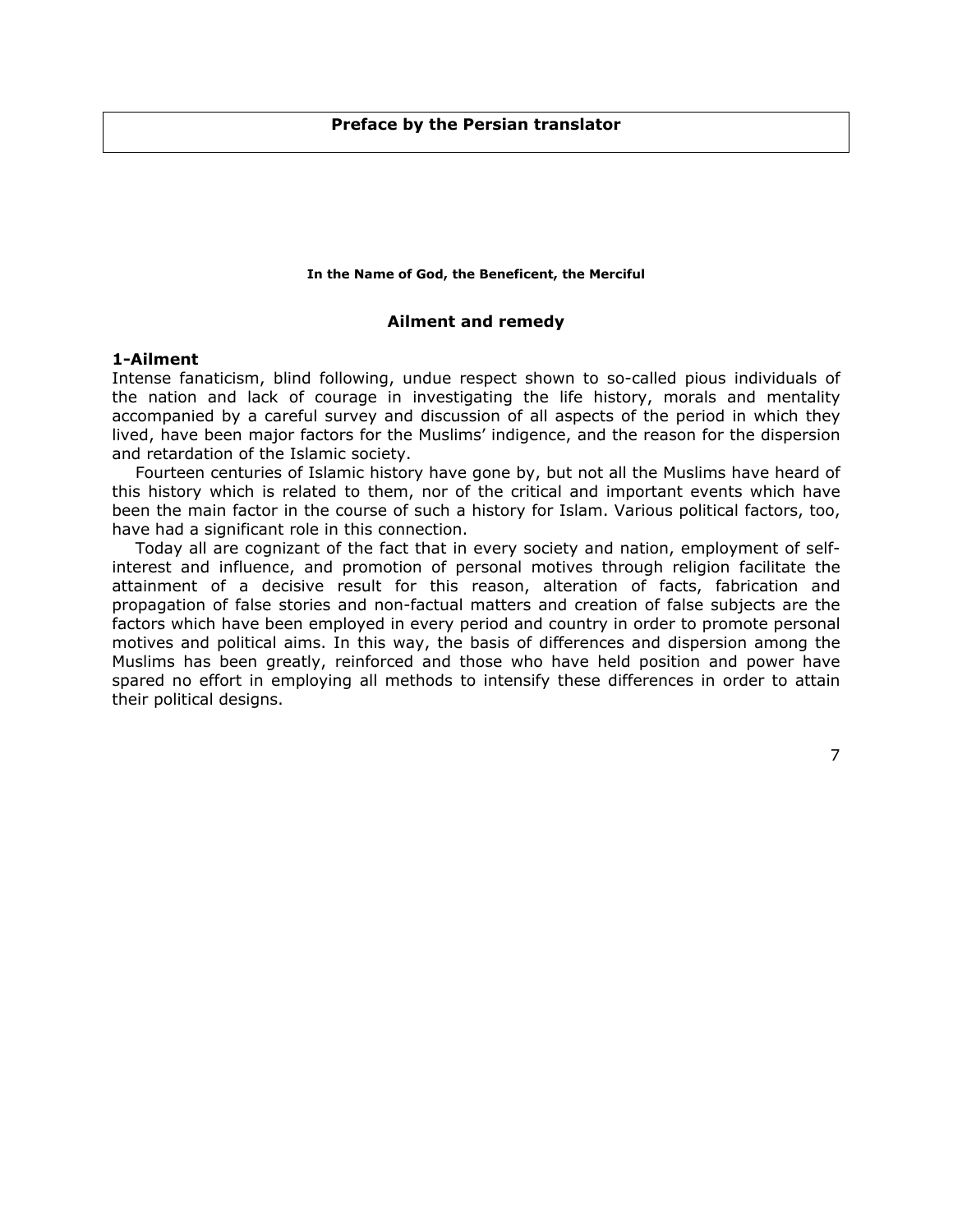With the passage of years and centuries, and concentration of misinterpreted and altered subjects and stories in minds, their penetration into the beliefs and thoughts and their transfer from one generation to another have eventually led to such conditions which have been faced by nations for many centuries. Hence there has come about a history which has perplexed all sound minds, wondering how to have access to true facts in this regard.

# **2-Remedy**

This deviation from truth is not only in the history of Islam. Every nation and religion too has a similar history. But it is certain that truth does not perish, and however strong the means of deviation may be, it cannot generally be eliminated. But what is meanwhile important is the endeavor to discover and bring the truth out of thousands of false statements and announcing it decisively with acceptable arguments. What has been achieved by the lofty scholar Sayyid Murtada 'Askári in his famous book "Ahadith of 'Umm al-Mu'minin 'A'ishah" has shown a new way for seekers of truth. The author has written the present book which describes the facts and events of early Islam, by means of perusing many books of history and tradition about the validity of which all world Muslims are unanimous, and he has set forth clear and decisive arguments and evidence about which no doubt or ambiguity remains and he has left it all for the public to judge.

On the suggestion of the author, I translated the said book entitled "The Role of 'A'ishah in the History of Islam" when I was on an official mission to Baghdad. But its printing was postponed for some years; this delay, however, proved to be fortunate, since the present book secured some advantages over the original text in several ways, and after a recent meeting with the author in Tehran, the following points were agreed to:

1-It contains the accounts and introduction written by scholar Hamid Hafni Dawud in praise of the book, together with its translation.

2-The reason for the plurality of the Prophet's wives, described by the author, has been added to the present book.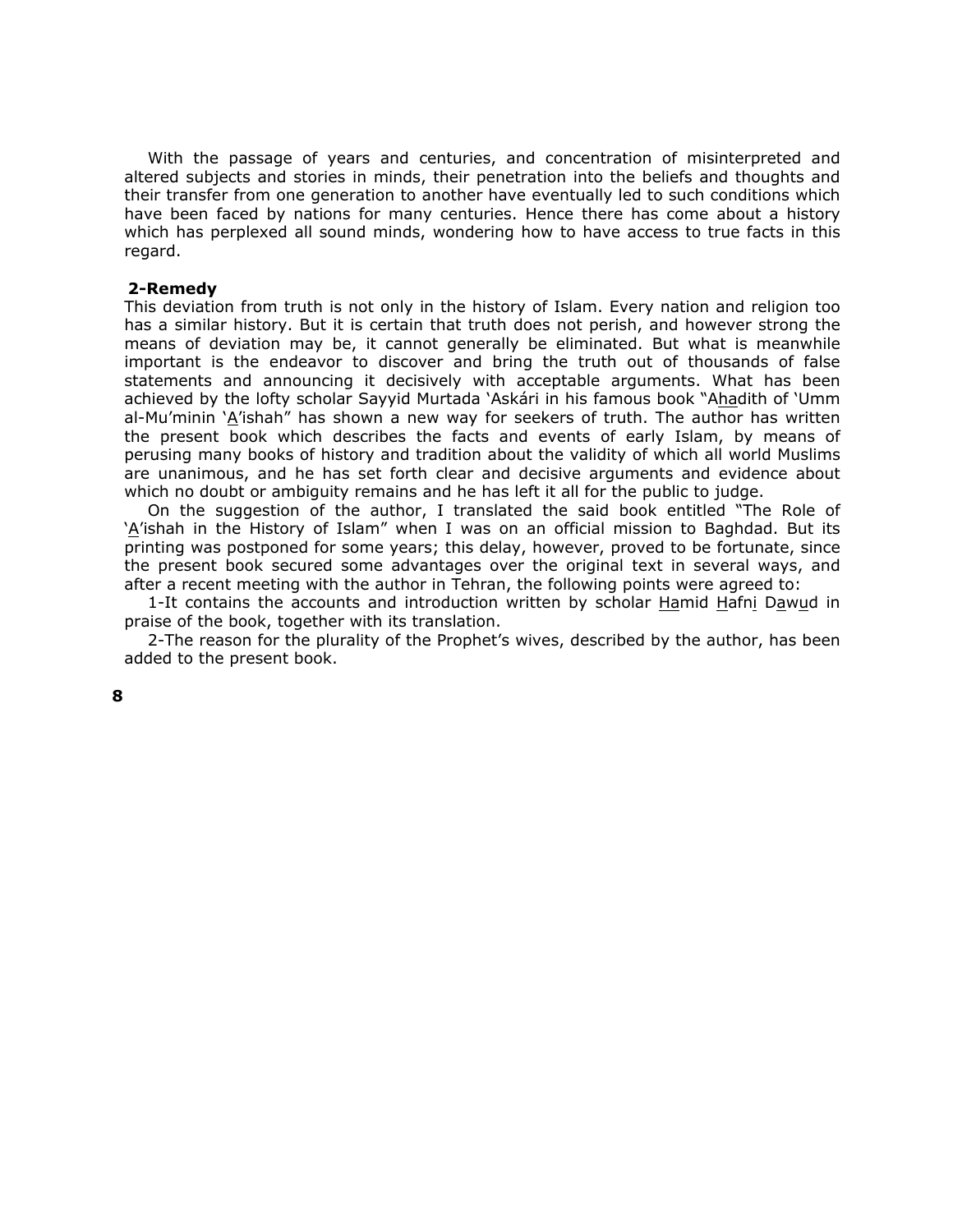3-A more detailed account has been given of the personalities who were dealt with briefly earlier in the notes.

4-A more detailed account has been given of the great men of learning who played a significant role in the course of Islamic history, and this account has been transferred from the notes to the main text.

5-The Quranic chapter 'at-Tahrim" and the cause of its descent have been wholly included after the brief story of Mariyah.

In following up the admirable way adopted by the author, the translation into Persian has been carried out impartially and free from any prejudice and personal feelings, and without any alteration or expression of likes and dislikes.

May this minor contribution succeed in revealing the true facts and causes of the course taken by the present history of Islam, and be acceptable to Unique God, and approved by men of learning and research.

Now that the first volume of this book is offered for the general public for judgment, it is hoped that men of enlightenment, knowledge and discernment will offer their views, criticisms and suggestions impartially and without taking side with any particular sect, and thus guide and help the writer to remove any deficiencies, which may exist now, in his effort to produce a faultless edition in future. In this way, they may render a worthy service to the world of Islam.

In conclusion, I must express thanks to my learned friend Mr. Muhammad Husayn Mujahid for encouraging me to translate this book and for undertaking the labor of its collation.

> *'Ata Muhammad Sardar-Niya Tehran, October 1967*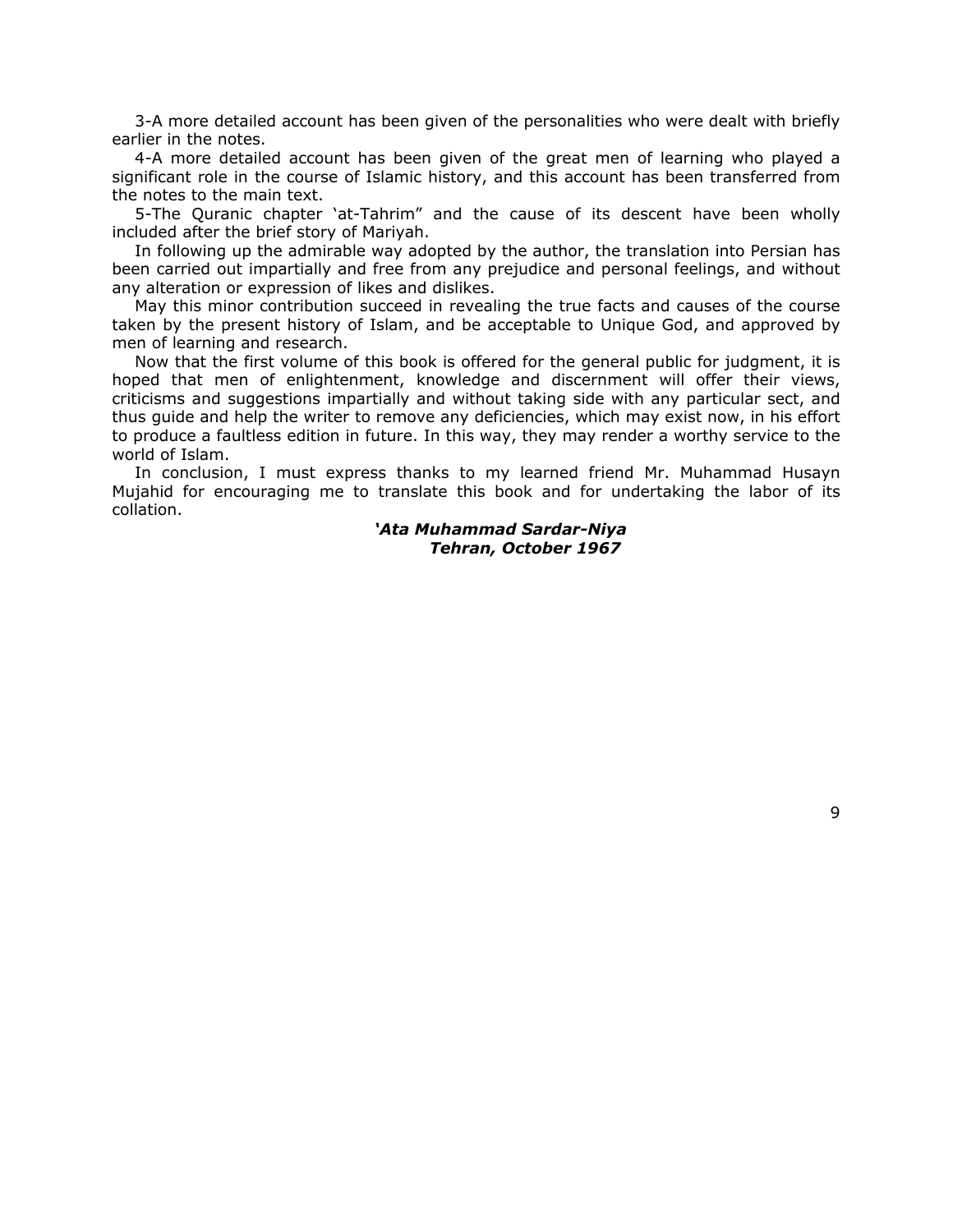# **A part of the introduction by Dr. Hamid Hafni Dawud**  Professor of Arabic Literature at the Cairo University Language Faculty

## **Facts**

# **Ibn Mas'ud's method of guidance**

"The truest of words is the Book of God, and the way of salvation is the one shown by our lord Muhammad (p.b.u.h.). The worst of deeds is innovation which causes deviation that ends with the fire of hell."

Thus spoke 'Abd Allah ibn Mas'ud (May God be pleased with him) to his companion peers and to his pupils and followers, describing the signs of the ways of religion.

When he spoke of knowledge, he meant the highest goal, which has been sought by religious scholars and seekers of truth in discovering the truth alone and avoiding deviation and wrong words. He said: Attainment of truth is not possible except through two fundamental principles of the noble religion of Islam, namely the Book of God and the utterances of His prophet, the former being the highest and noblest truth ever uttered in the past and present, which cannot be excelled in future, and whose validity will never be diminished.

Why should it not be so? The reason is that it has descended from God Almighty, and mankind has confessed his own weakness and inability before the eloquence of its phrases and its brilliant truth. It is the most decisive evidence for the prophet hood of Muhammad. Next are the utterances of an untaught and unlettered Prophet, an exalted personality through whom the heavenly Book has been communicated to the people all over the world; a person who has not offered anything on his own behalf, nor has he added anything on his own behalf, nor has he added anything of his own, nor given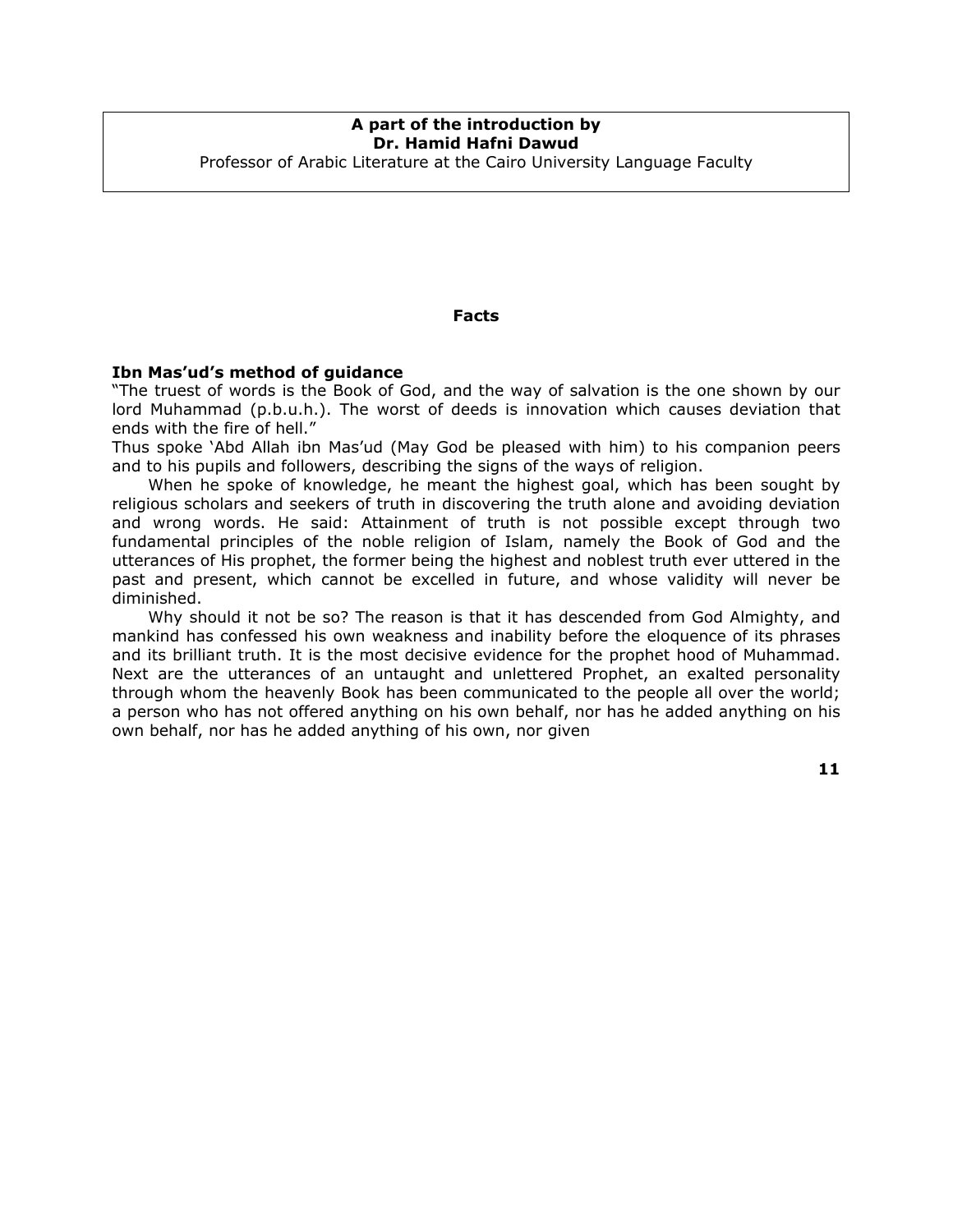any instructions except for the inspirations received from the source of divine revelation.

His words rose from the heart, and they were nothing but heavenly inspirations sent to him by Great God. In the Qur'an God has praised him and spoken well of his character, and said:

*"And most surely you conform yourself* to *sublime morality."(1)*

Therefore what has come from these two valid sources must be a clear and absolute truth into which. doubt or ambiguity cannot find its way, whereas anything that has not been derived from those two sources is exposed to evaluation and criticism, and is subject to changes and modifications, and also to the estimation of its beauty and ugliness.

An alert and clear-sighted reader may have understood our purpose in quoting the words of that exalted companion of the Prophet who began his remarks with such wise phrases. In his description of the ways of religion and the sacred laws of Islam, he draws the attention of the listener directly to the Book of God and His prophet's tradition, and advises him to follow those two principles, namely a book about whose words, phrases, and apparent form and arrangement all are unanimous and have no differences, and a tradition and lifestyle which have been handed down by the Prophet to chaste and virtuous individuals namely men who had no intention of attributing any falsehood or misconduct to the Prophet of Islam.

## **Let us know the truth and its supporters**

Another point that we deduce from that sincere and wise utterance is that these two sources are immune from any questioning and safe from any criticism and alteration, whereas everything else is subject to evaluation, and about which a verdict is issued with the aid of intellect and knowledge, and is subject to analysis and criticism, in order to distinguish the difference between jewels and shells, and right and wrong. On this course, we have no fear in facing other sources and their authors even if they may possess a high rank in the Islamic society and dignity among the people and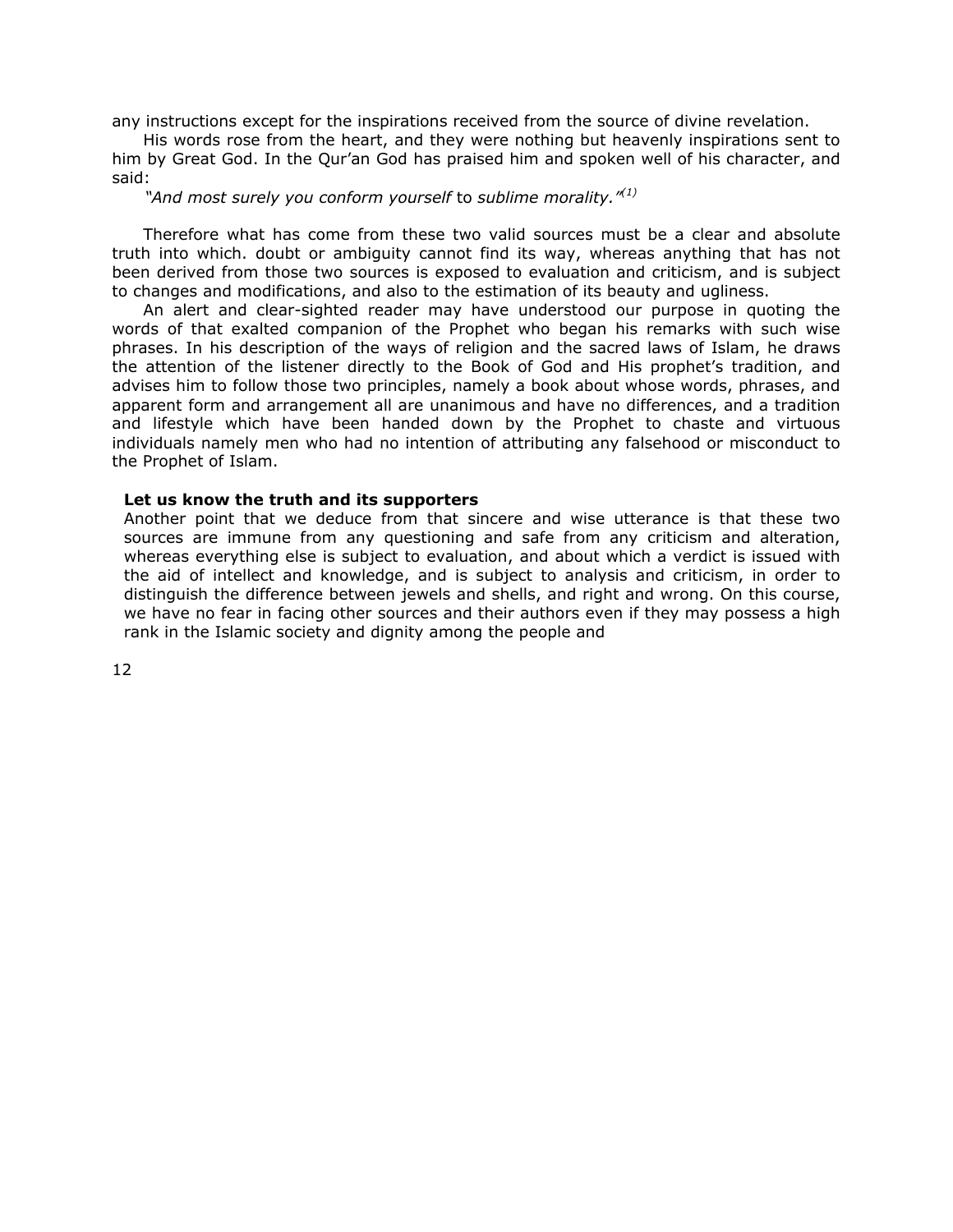may be among the Prophet's companions. The reason is that our purpose is to seek truth and right, and also because the Prophet's companions have not all possessed the same level of justice, knowledge and accuracy in preserving the exact words and phrases of the Prophet of God, and like many other human beings they may have been subject to forgetfulness, error and blunder. Some of them have followed the path of truth in elaborating on the Prophet's tradition, while others may have erred in it. Some of them possessed a strong memory, while some others had been forgetful; a number may have been steadfast in faith, while others were fickle and perplexed; some were sincere devotees, while others were hypocrites!

The Qur'an itself confirms this point where it says:

*"And from among those who are round about you of the dwellers of the desert there are hypocrites, and from among the people of Medina also; they are stubborn in hypocrisy; you do not know them; We know them; We will chastise them twice, then shall they be turned back to a grievous chastisement." (2)*

With this state of affairs in early days of Islam, we cannot consider all the companions to be on an equal footing and regard all the standard-bearers of Islam as being wholly chaste; for, since the appearance of man on the earth and formation of society, he has always shown his various aspects including the highest degrees of integrity and justice as well as the lowest level of hypocrisy and hindrance. Historical evidence and statistics, gained from the study of various peoples and societies since the creation of Adam, confirm this view. But the principle of change in religious communities and the manner of invitation towards the path of truth reached the height of perfection in the person of Muhammad and his friends, for, no other Prophet has brought such an exalted and steadfast law,. and no friends of any other Prophet have equaled the friends of our Prophet in devotion to religion and immensity of number.

But the honor of companionship with the Prophet which have given a particular rank and dignity to his friends, have not checked some of them from causing derangement m his injunctions through self-interest and showing lack of devotion

13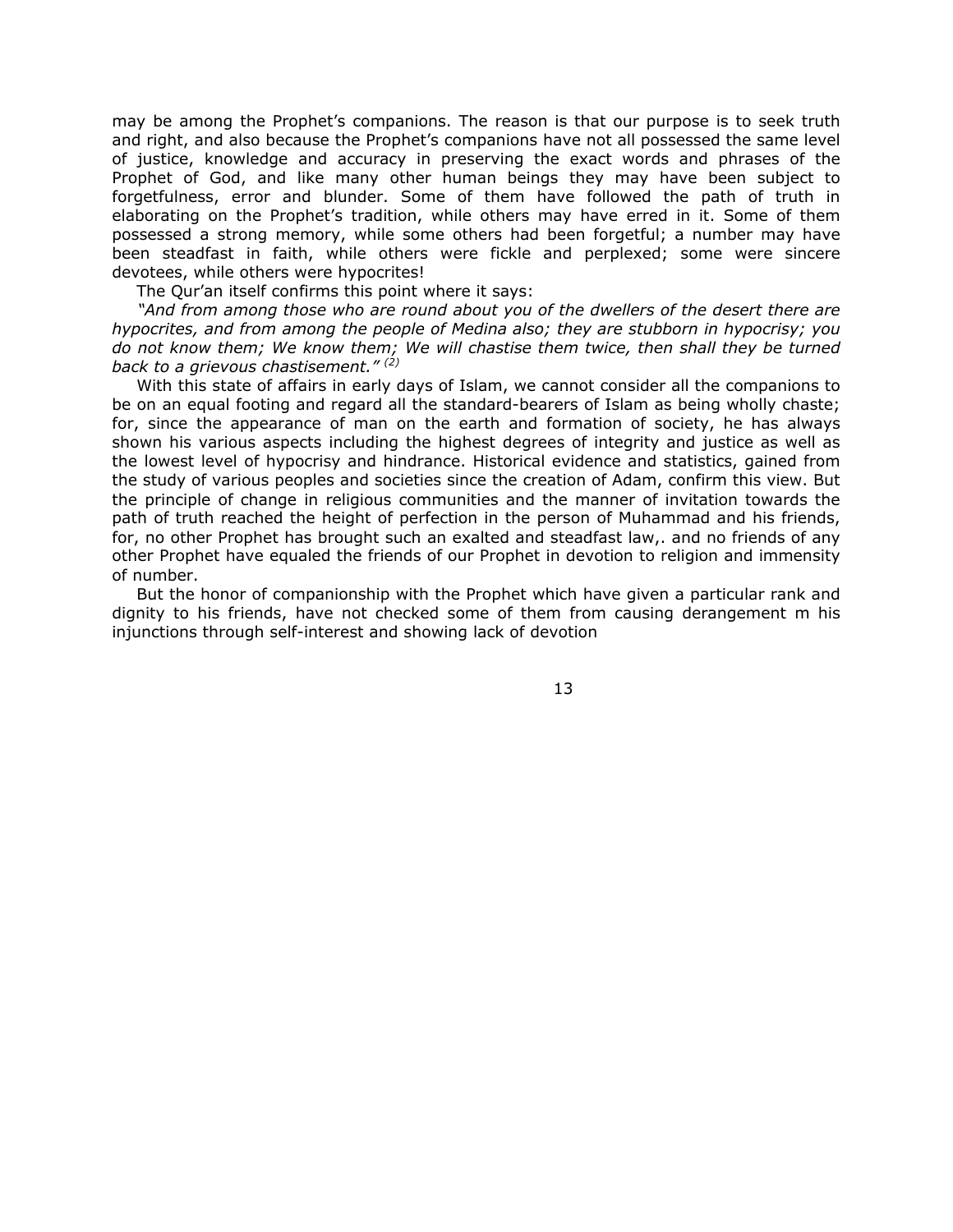to his laws and commands. Consequently, there is no reason why we should exempt the leaders and pioneers of Islam from the general law of investigation and criticism solely owing to their companionship with the Prophet; for, they have not been of equal weight from the viewpoint of justice. For instance, despite intense insistence and desire of the Prophet for the guidance of all human beings towards the path to perfection, there were some individuals in whose heart Islam did not easily find its way, and also there were some who had hidden infidelity and hypocrisy behind the mask of Islam.

The Qur'an clearly describes the lofty ideas of the Prophet and his deep and sincere interest in guiding people on to the path of truth, and it has, on several occasions, spoken of his attitude and sacred ideals. It says at one place:

*"Therefore do remind, for, you are only a reminder. You are not a watcher over them(3)* And elsewhere it says:

*"Surely you cannot guide whom you love but Allah guides whom He pleases."(4)* And at another place it says:

*"Therefore do remind, surely reminding does profit.* "(5)

There are also many such verses in the Qur'an which confirm the insistence of this great reformer of mankind, and his deep desire to guide all people, and especially his sympathy and kindness upon the order of God, towards those persons who are still wayward and have not had the privilege of finding the true path, having been separated from the followers of the divine path.

## **Support of Islam**

All the above points show that the glory and greatness of Islam are based on its laws and teachings, not on its followers, and this greatness is not the product of the support and confirmation by its followers so as to expose it to annihilation

I myself believe that if the entire world rises to fight and joins hands to destroy it, there cannot be inflicted the slights damage upon its glory and greatness. Similarly, if the whole world join hands to glorify and support it, nothing can be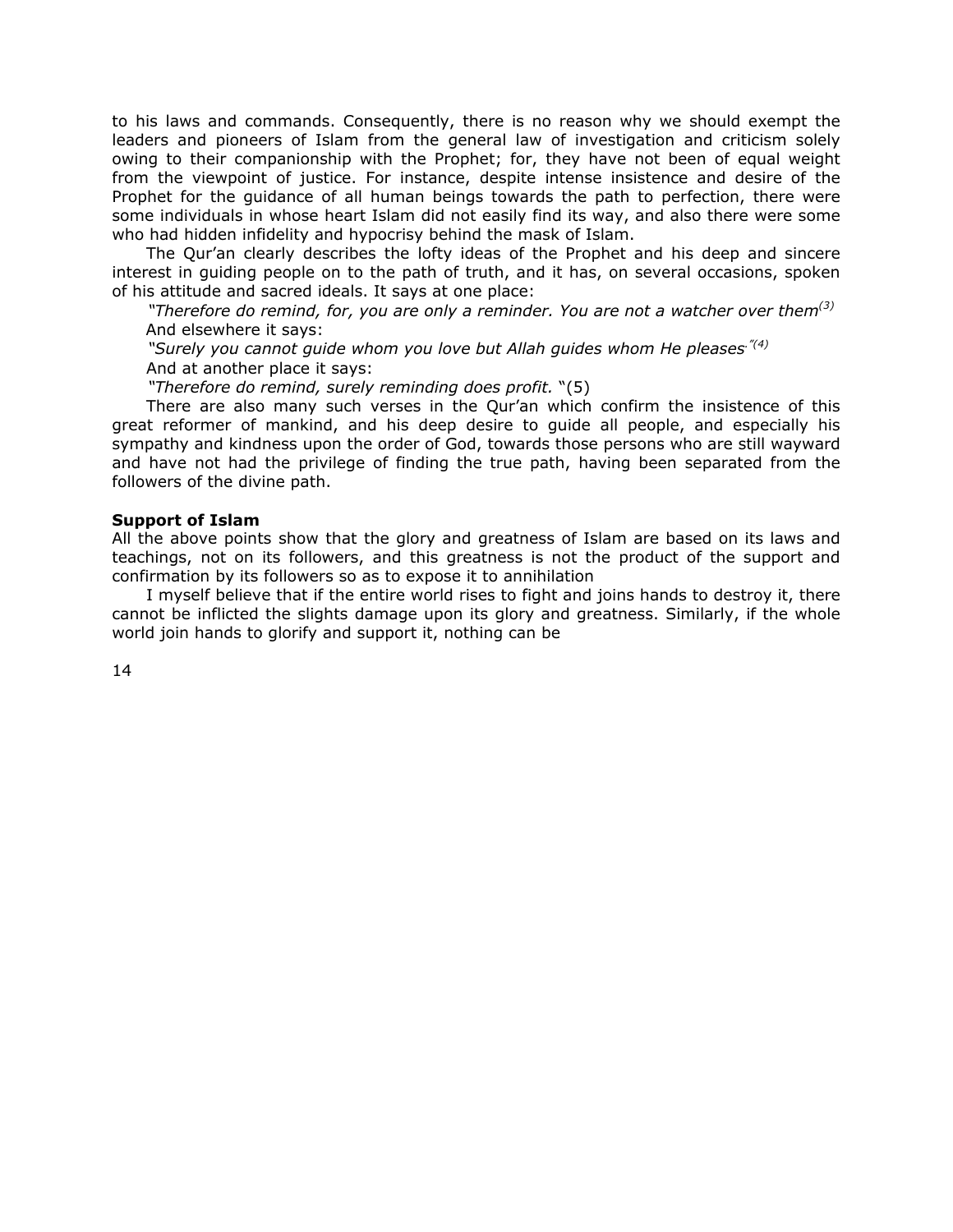added to that glory and greatness; for, the secret of Islam lies in its lofty principles, and the secret of those principles lies in themselves not in the visage of its followers. This is a point

 which is understood only by true scholars and learned people. Therefore, if the pioneers of Islam and the Prophet's companions are subjected to discussion and criticism and their life, words and deeds are analyzed in detail in order to introduce the wicked and dishonest persons to the world of Islam, no damage will be done to Islam and its spiritual truth. On the contrary, an Islam, which Lays the foundation of justice through its injunctions, and declares the equality of all human beings in the eyes of the law, will allow such a survey and criticism, and particularly insist upon such an investigation and criticism for the sake of discovering truth and leading people towards their right destination.

Why should we go that far? The great reformer of humanity, Muhammad, has in his wise guidance, directly and indirectly encouraged us to follow truth alone and accept and support truth only because of its being right irrespective of individuals, even if it were in the interest of a poor and helpless person, and also to rise up against falsehood and corruption, even if it is to the detriment of a noble and distinguished individual, and to make no discrimination between the noble and ignoble for the enforcement of divine punishments.

## **Muhammad and enforcement of justice**

It is narrated in the traditions of Sahih that Usamah ibn Zayd whose father and himself were respected by the Prophet, one day interceded with him to exempt a noble woman of Quraysh who had committed theft, from being given due punishment, but that great reformer and divine Prophet refused to accept this intercession and uttered his well-known and everlasting remark about this matter, saying: "O people! Your predecessors wasted away everything of theirs! They let alone a noble person, who had committed theft, whereas they punished a weak and unknown thief'. I swear to God that if Fatimah, daughter of Muhammad, committed theft, I would cut off her hand!"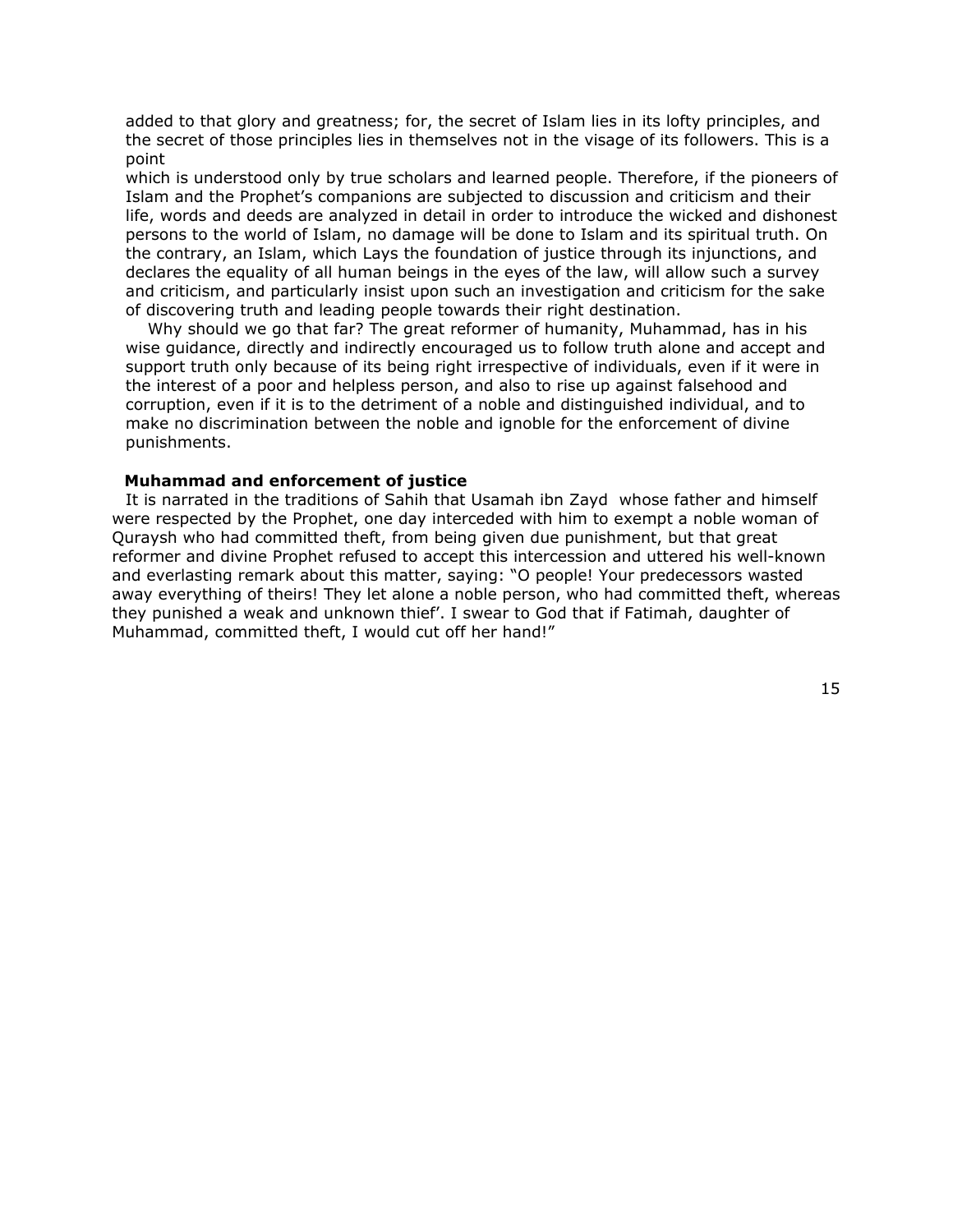It was with such final words that the Prophet, the founder of the principles of justice and equality, refused not to enforce the punishment prescribed, by heavenly laws upon that noble woman, of aL-Makhzumi tribe, despite her high rank and dignity among her own people.  $(6)$ 

In this way, the Prophet abolished class differences hundreds of years before theorists of communism tried 'to remove them. At a time when he declared the law of justice and equality, he made all people equal under that law, and gave personal help to abstemious, shelter less and distressed people against the powerful and infamous tyrants. This law has been clearly expressed in the Qur'an, and holy' and prophetic traditions. The Qur'an says:

*"0 you men! Surely We have, created you* of *a male and a female, and made you tribes and families that you. may know each other, surely the most honorable of you with Allah is the one among you most careful of his duty.* "(7)

The holy tradition says: "Whoever puts into practice my order, will have heaven for his abode even, if he is an Abyssinian slave, and he who disobeys will have the fire of hell for his seat, even if he is a dignitary of the Quraysh." Most of the noble traditions of the Prophet are manifest examples of the height of humanity and justice.

#### **The close and distant friends of Muhammad**

Where the Prophet speaks of future and unveils occurrences, he describes his companions after his, demise as follows: some of them will proceed worthily in the way of God, while some others will deviate; a number rise up against justice, while others will resort to mutiny and injustice.

 He addressed 'Ammar and said: "O 'Ammar! You will be killed by a group of rebellious and tyrannical individuals!" And he said to 'Ali:"O 'Ali! Do you know the most miserable of past and future people?" 'All answered: "God and His prophet are more aware." The Prophet said: "The most miserable of past people was he who cut off the leg of the Thamud tribe's camel; and the most miserable of the future persons is he who kills you."  $(8)$ 

All these points show that without any doubt the Prophet's

**16**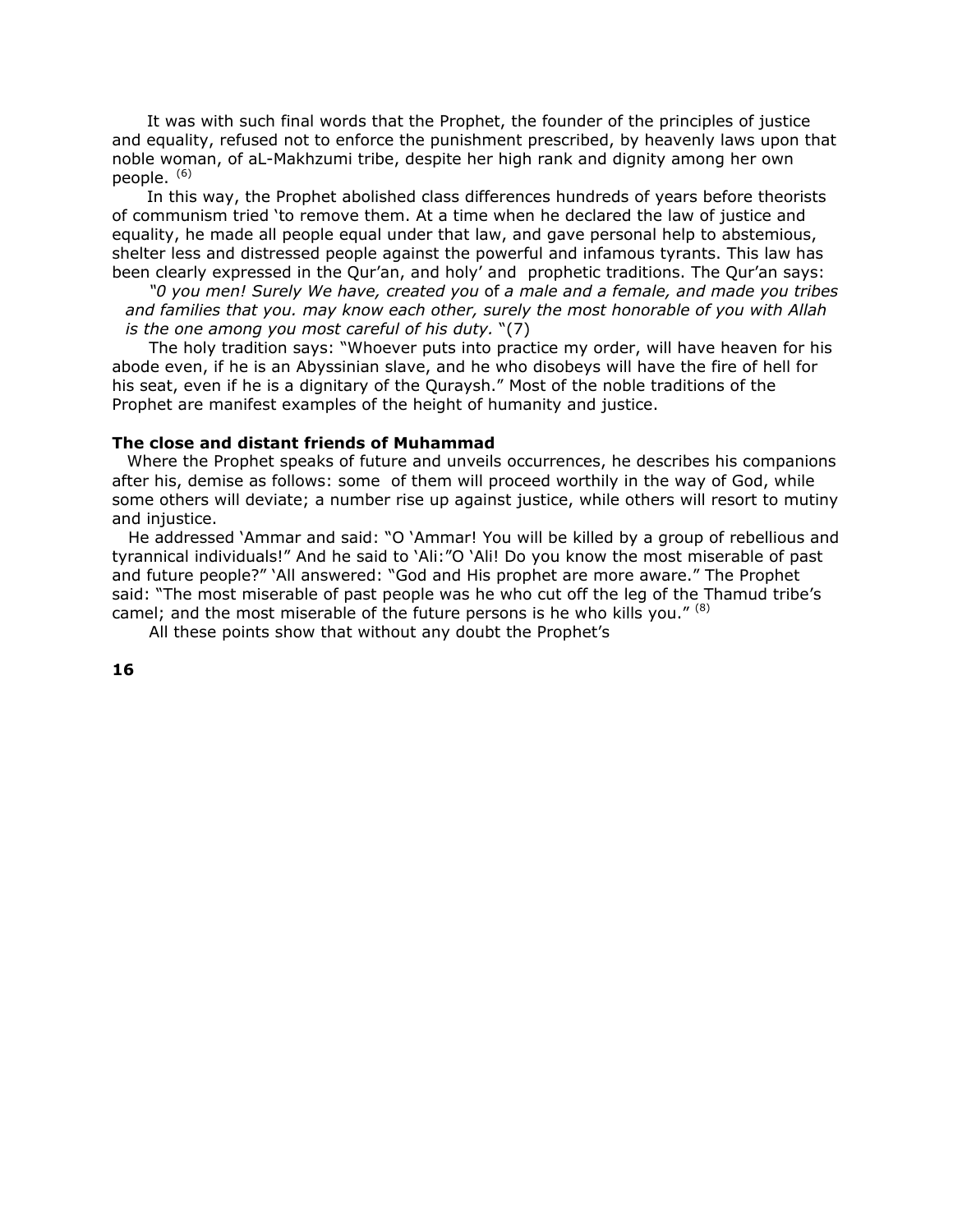companions differ from each other in terms of their rank and position like other people. Some of them have attained the highest degree of perfection, virtue and humanity, whereas some others have remained in the abyss of meanness and corruption, and not all of them have succeeded to gain honour as companions of the Prophet or to find the way leading to truth and perfection, and thus to win equality with others.

This being the case, would this law that believes the companions and other people are equal in the religion of Islam and makes dignity and superiority dependent upon the degree of chastity and performance of sacred injunctions of Islam, not be the most adequate reason for that group of people who have not yet abandoned the way of caution, to permit a discussion and a critical survey of the Prophet's companions? A companion who has not followed the path of truth and has not submitted to the sacred law of Islam, cannot claim a distinction only by being a companion of the Prophet, in the same way that the people of our own time who have been separated greatly from the era of the Prophet, but have fully understood his holy principles and have been deeply influenced by Islam, cannot be reproached for not having lived in the Prophet's time and not having had the good fortune of being his companions.

In fact, there are many individuals who are near in appearance, but far in reality, whereas there may be many who are far in appearance, and yet close in reality. In my opinion, we and the Prophet's companions are equal in our call for truth and the need for propagating the exalted laws of Islam.

Indeed, the greatest distinction gained by the Prophet's companions in benefiting from his association has been their opportunity to have personal contact with and received direct command from the master of the faith. It should be remembered that this distinction has no more than two aspects: Firstly, the great blessing of his companionship and receiving his direct command without intermediary, and secondly it is the most convincing sign and decisive argument for the companion himself.

If the companionship with the Prophet could, in itself,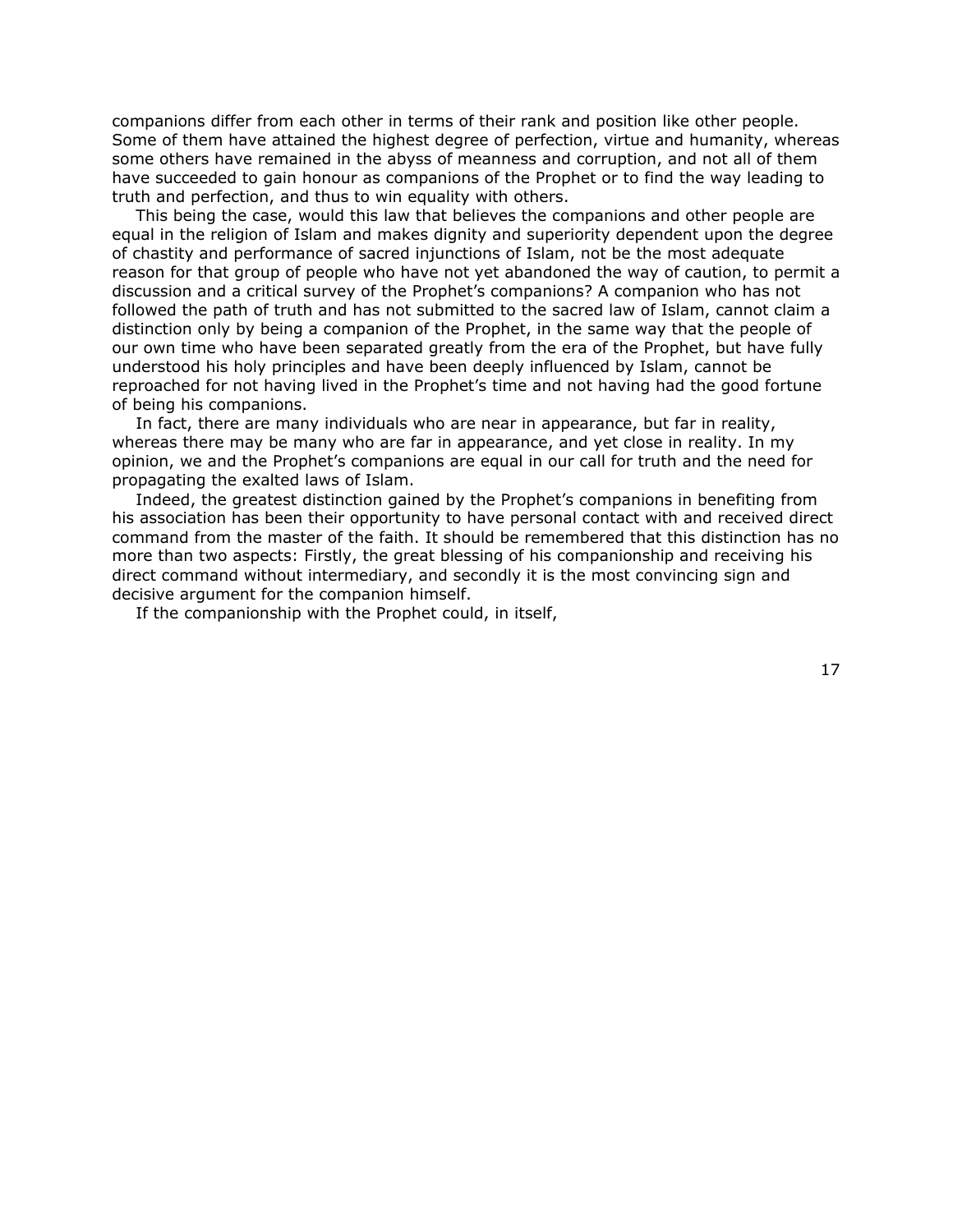provide the means for his intercession on the day of resurrection, and protect the companion from criticism, and keep him immune from hardships and upheaval of time, and prevent the issuance of a verdict by the Muslims for or against him, the Prophet would never have uttered these historical and everlasting words to his dearest child: "O Fatimah, daughter of the Prophet of God! Ask me whatever you wish, for before the threshold of divine justice, the fact of your being the daughter of the Prophet will be of no avail to you."(9)

 This historical statement was uttered by the Prophet to his daughter on the day when the following verse descended to him: "Inform your close relations." Indeed, the lofty principles laid down by the Prophet about justice and equality consider all people equally in carrying out the punishments based on Islamic injunctions.

# **The author as viewed by Dr. Hamid Hafni Dawud**

Some time ago, research scholar Mr. Murtada 'Askari presented his book 'Ahadith of Umm al-Mu'minin 'A'ishah" to men of learning and scholars, especially to two groups of readers who fervently sought truth, heartily desired to discern the philosophy of Islamic history, and comprehend the reasons and history of the canon law and its principles. He engaged himself in this research at a time when he came across undeniable documents concerning the life of Umm al Mu'minin 'A'ishah, and he made use of them to present the truth, and express his views freely. However telling the truth and seeking it are regarded as an unforgivable offence by the short sighted and by those who think it improper to criticize and issue a verdict of any kind against each of the Prophet's companions, since they themselves have enforced a limit for this survey and investigations about those companions.

 Mr. 'Askari has, in his book, fully adopted the method of critics and researchers by employing scientific sequence and scrutiny, and explained in his introduction the difficulties and obstacles which existed in the way of investigation for all seekers of truth. One of these obstacles may be a scholar's attachment to his own feelings and partiality, causing him to prefer one group or personality to another, due to his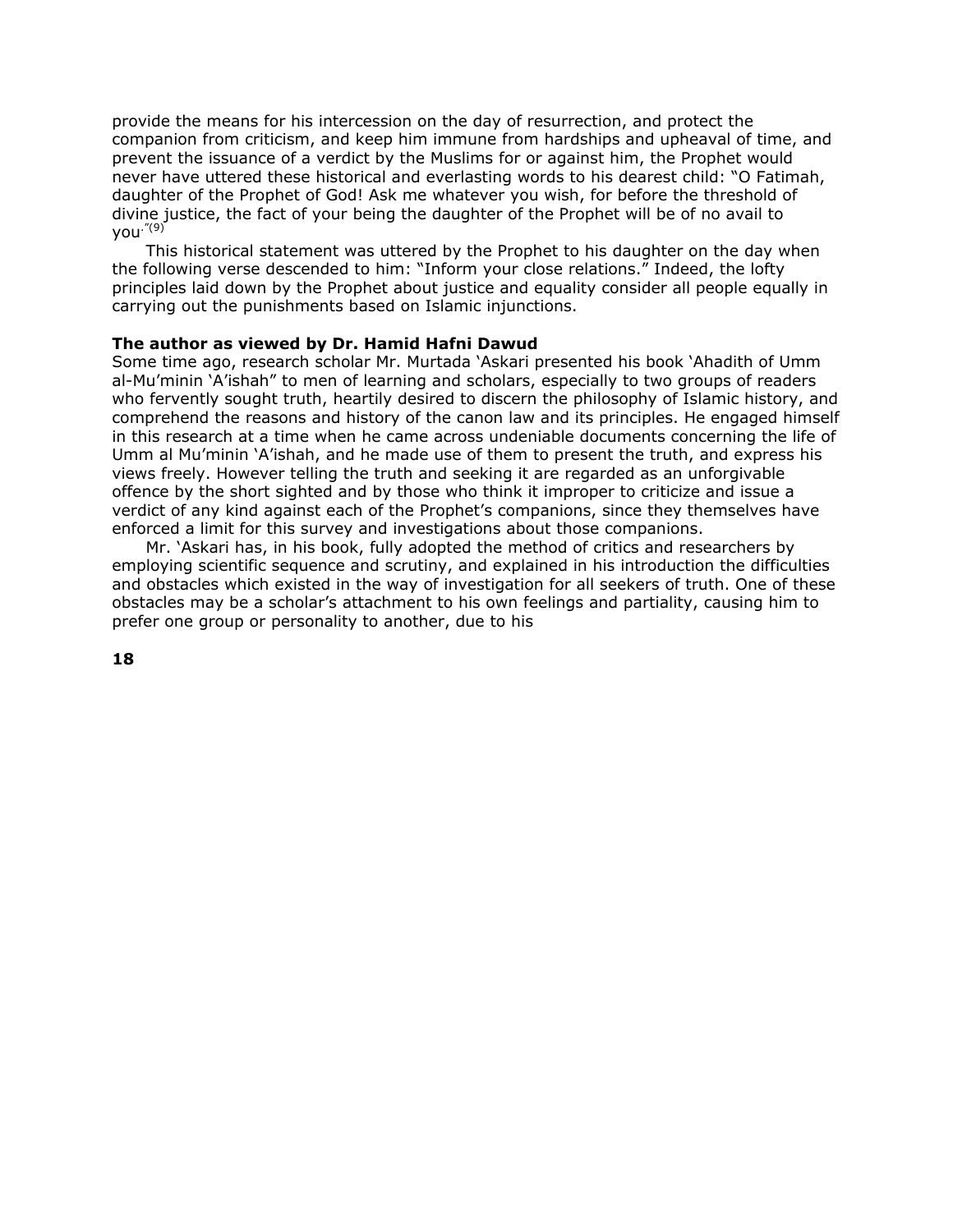prejudice, while this may be contrary to truth. Or owing to self-interest and adverse motive, he may resort to every trick in order to conceal truth. This is the way of some writers who try to establish some concordance between two opposite views. This concordance may seem agreeable, but it is obvious that two contrary views and aspects cannot be brought together to create harmony.

Mr. 'Askari has succeeded in removing in his own discussion such defects, which exist in the way of every scholar's investigation. He pursues a definite goal from which he has not deviated, and he has not made personalities and authorities the axis of his task, since his aim has been to discover truth.

Moreover, he has been able to lay aside his own feelings and inclinations, and allow perfect freedom to intellect alone in issuing verdicts, avoiding all blind and misleading prejudices, and showing no preference to one group over another, even if that group belongs to his own sect. It would be no exaggeration to say that Mr. 'Askari has laid down a firm and steadfast rule in the method of his investigation. What mostly attracts scholars apart from the apparent form of this book and wins their praise and admiration is the fact that he has been able to observe the general law in his7 scientific discussion, and analyze the traditions of Umm alMu'minin with perfect care and caution, and thus reveal the truth with all its manifestations.

#### '**Ali's assassination and 'A'ishah's praise of God**

Historical evidence compels us to express doubt about some of the traditions of Umm al-Mu'minin such as the traditions which speak of the caliphate of the two elders (Abu Bakr and 'Umar) without a mention of 'Ali and also the traditions related to the qualities of the two elder caliphs and 'Uthman and 'Ails ways, since in these traditions, feeling and interest have played an important role, for, her relationship with Abu Bakr was one between a daughter and father. Similarly, her words about 'Umar are very different from her expressions about 'Ali who was considered a rival of Abu Bakr and 'Umar. Also, her rise against 'Uthman and her incitement of people to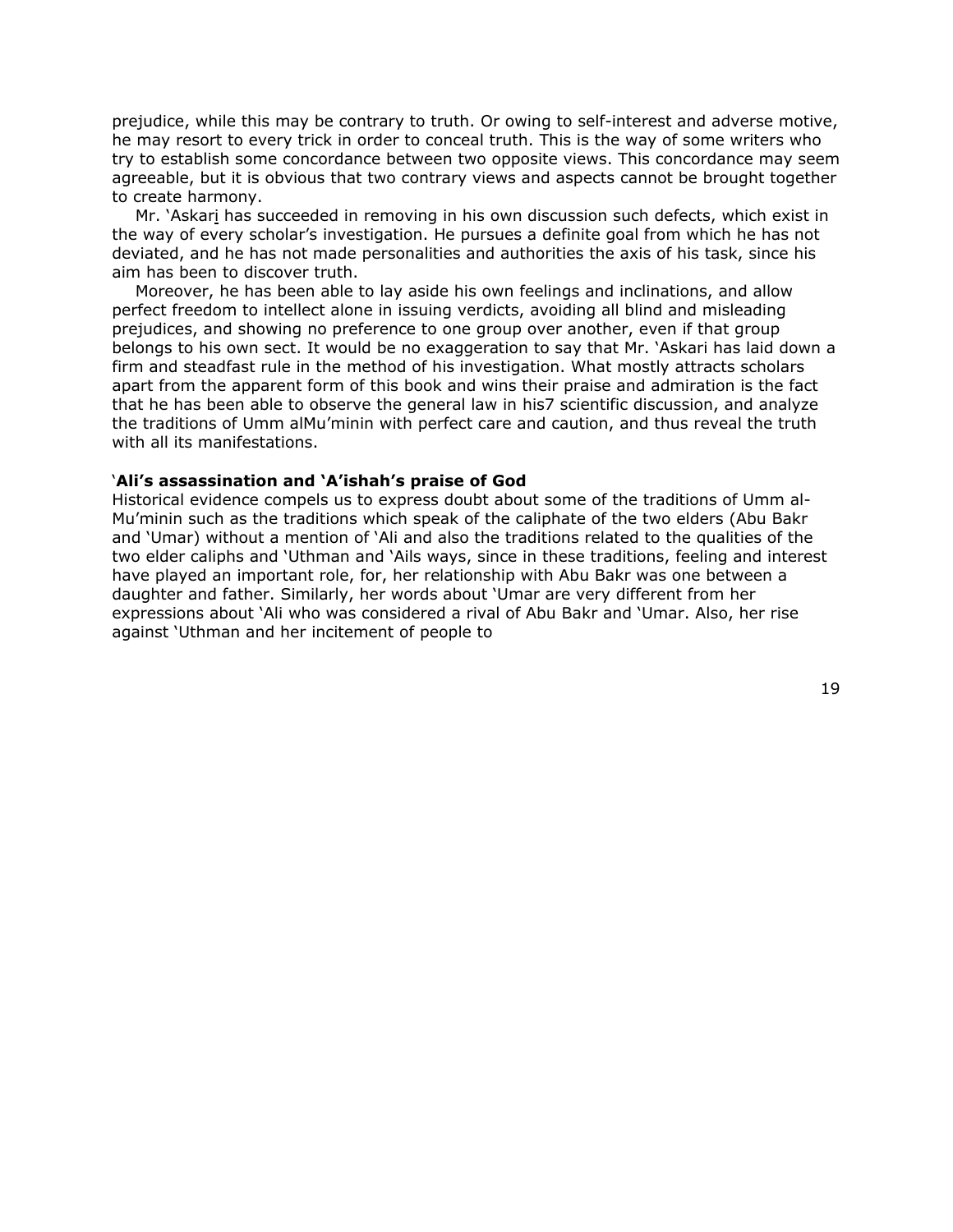shed his blood, and then her uprising, for the sake of avenging his death, are other arguments, which make us, doubt the truth of her words.

In the same way, her actions against 'Ali her aids to his enemies and her alliance with Talhah and az-Zubayr who had broken their vow with 'Ali and her starting the fire of the battle of al-Jamal, are all clear examples of her rancor and long-standing hostility towards such a chaste Imam as 'Ali using those acts as a means to create division and dispersion among the Muslims. She felt such a pain in her heart about 'Ali that it gave her no tranquility. Even when she heard the news of the Imam's assassination, she prostrated herself to thank God, and recited a couplet expressing her feeling.

Each of her traditions is related to one of such important historical events, which should be treated with caution, and discovery of truth gives her a higher position than her personality and one's own inclinations.

Moreover, a companion of the Prophet may, like other people, err in his verdict and judgment, since so long as a human being, whoever he may be, acts upon his own opinion and taste, he may be right or wrong. But an investigator has no right to lay aside wisdom and intelligence, humble himself before great personalities, and conceal the truth. He is not permitted in his evaluation, to place right and wrong views on the same level. His duty is to state the truth in its full sense.

In addition, when we agree that every authority may err and blunder and hence will be called to account at the threshold of divine justice, Umm al-Mu'minin will not be exempted from this rule, and no injustice is done to her. From the viewpoint of scientific and research method, injustice occurs when we give a prejudiced judgment about 'Ali and 'A'ishah and consider them to be equal from the viewpoint of justice, or when we regard 'Ali, who proceeded in the right path, as an authority to be at par with those who had gone astray, such as 'A'ishah, Mu'awiyah and other companions who rose in opposition to and dispute with 'Ali.

#### **'Ali regarded God as his governor**

'Ali, not in his capacity as the "Gate of the City of Knowledge"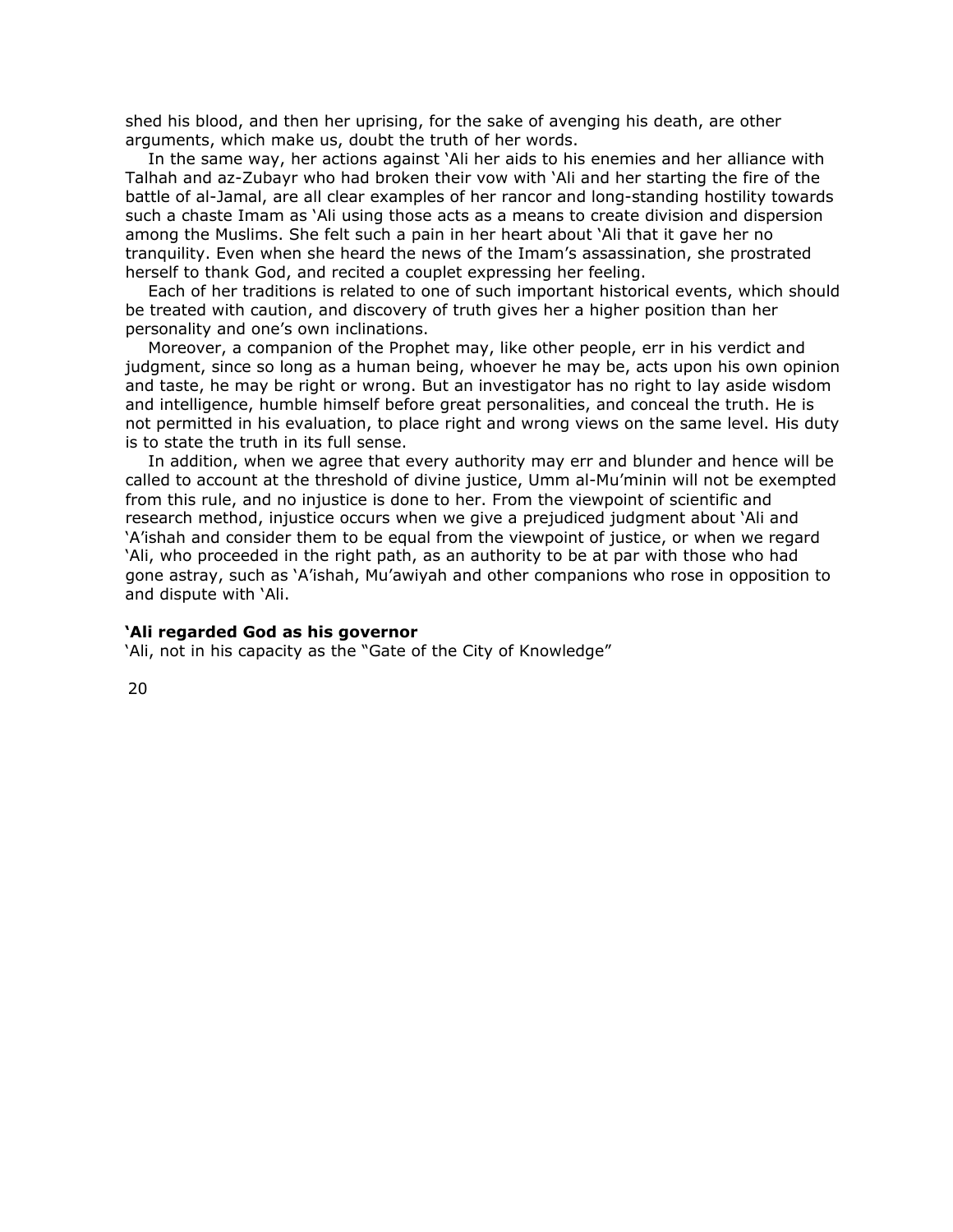and the Guardian appointed by Muhammad, not only because he uttered the truth strongly and explicitly and defended it staunchly and thus gave religion strength and consistency, and not because of all the above qualities, but on account of the fact that he has been the possessor of all the attributes of perfection in its full sense, has attained his status.

What has placed 'Ali above everyone else is the fact that in all his words and deeds, he regarded God as his supervisor and a watchful governor, and was strict upon himself in the interest of the Muslims, preferring public and Muslim society's interests to his own and worldly gains. During his Caliphate, the noblest stage of humanity and perfection of a human being is distinguished in such a rank and position. He, in this period in particular, was a perfect model in his food, dress, justice of his verdicts, and avoidance of the deceptive manifestation of the world.

While others exerted great efforts to secure Caliphate, in the case of 'Au it was caliphate itself, which hastened towards him. Others preferred their interests and -those of their relatives to public interests, but 'Ali placed public interests before those of his own and his kinsmen.

At the time 'Ali was in Kufah, his brother 'Aqil ibn Abi Talib joined him. *'Ali* welcomed and asked him why he had come to Kufah. 'Aqjl said: "My salary is not adequate for, our livelihood, and the high cost of living in Medina has put me heavily in debt. I have come to ask for your help to save me from this situation."

'Mi said: "I swear to God that I have nothing but my own salary. So you must wait until the due time of payment so that you may receive it instead of me."

'Aqil said: "Do you think that I have come so far from Hejaz in the hope of receiving your salary? Of what worth is your share of salary to me? How can it solve my problem?"

The chaste Imam answered: "Do you know of any worldly goods belonging to me? Or do you expect God to burn time in the fire of hell for offering Muslims' funds to a relative?"

Thus 'Aqjl who could not tolerate the justice of a chaste Imam as 'Mi, turned to and joined Mu'awiyah who made no distinction between legitimate and illegitimate acts, and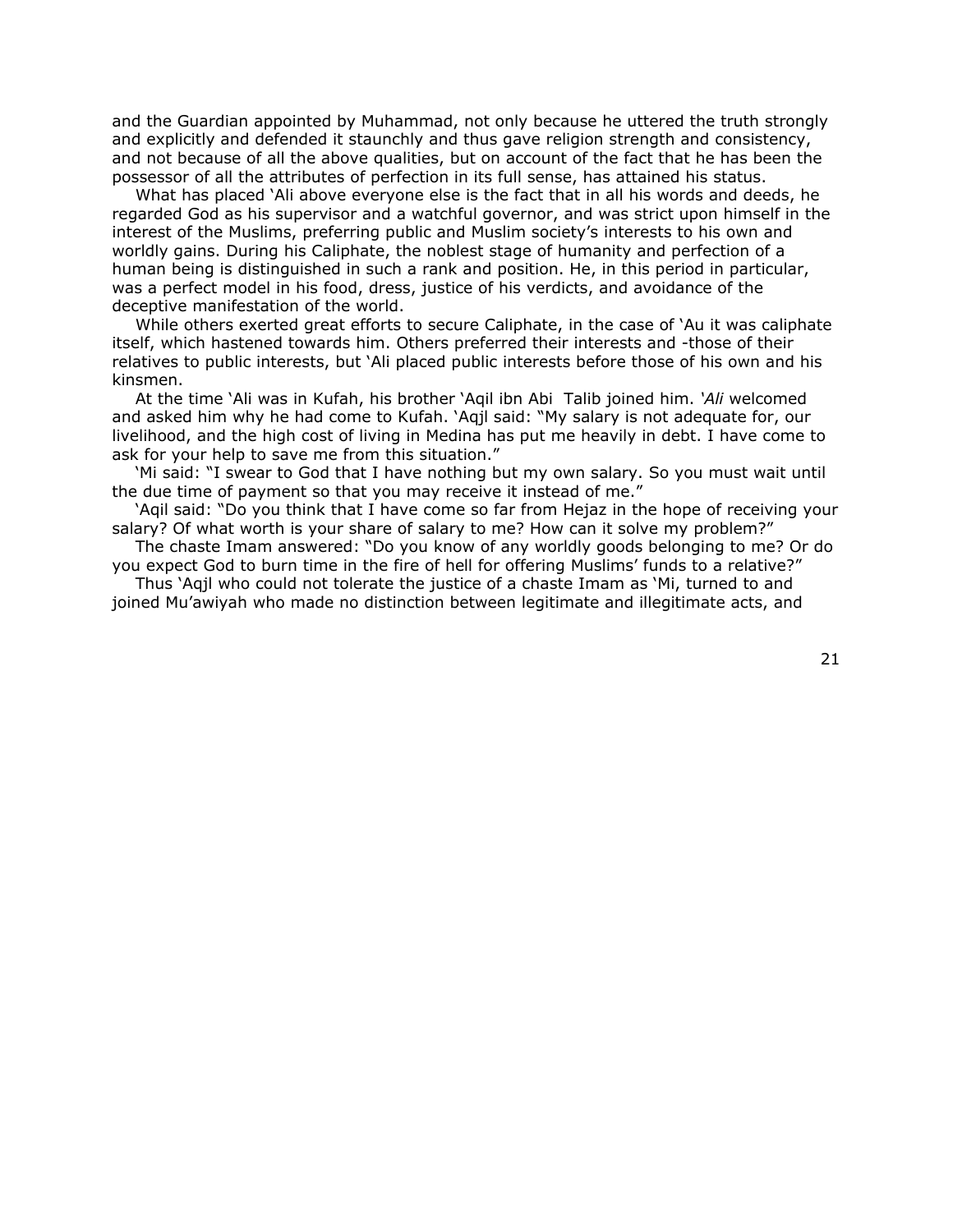regarded public funds as his personal property.

 This event acquaints us with 'Ali's personality and the extent of his chastity and degree of preferring public interests to those of himself and his kinsmen.

 It can be claimed without any doubt that none of the Prophet's companions but 'Ali had attained such a height of humanity and perfection; or, he himself has, in all sincerity, uttered his famous and immortal phrase saying: "O world, deceive others but not me!"

# **'Ali and the Caliphate**

I do not think there is any companion of the Prophet whose verdict and authority may not be subject to comments except 'Ali about whose authority there does not exist the slightest room for criticism. I make this statement with full courage since it is confirmed by all the political events that have occurred in Islam.

 'Umar interfered in the matter of caliphate with the result that Abu Bakr succeeded to get that position. In his decree he argued that he had checked riot and sedition, and after Abu Bakr he shouldered that heavy responsibility, and on many occasions, confessed his own mistake in giving his verdict in favor of Abu Bakr's caliphate. At that time when some of the companions spoke to him about the allegiance to his son 'Abd Allah he answered: "It is enough for 'Umar's household to have one person responsible and to be called to account at the threshold of divine justice about Muhammad's ummah." But 'Ali explained, contrary to the two elders and concerning the matter of caliphate, that he was engaged in a more important task, namely preparing the body of the Prophet for burial. $(10)$ 

 This was the greatest criticism leveled always against Abu Bakr and 'Umar, showing, 'Ali to be entitled against those two.

 In the election of the caliph after 'Umar, 'Abd ar-Rahman ibn 'Awf gave his verdict upon 'Ali and 'Uthman who were two of the six candidates for the Caliphate nominated by 'Umar, and notified to those two the duty of the caliph in relation to his own verdict. Although he knew that 'Ali would not submit to his authority, he began first by proposing to 'Ali the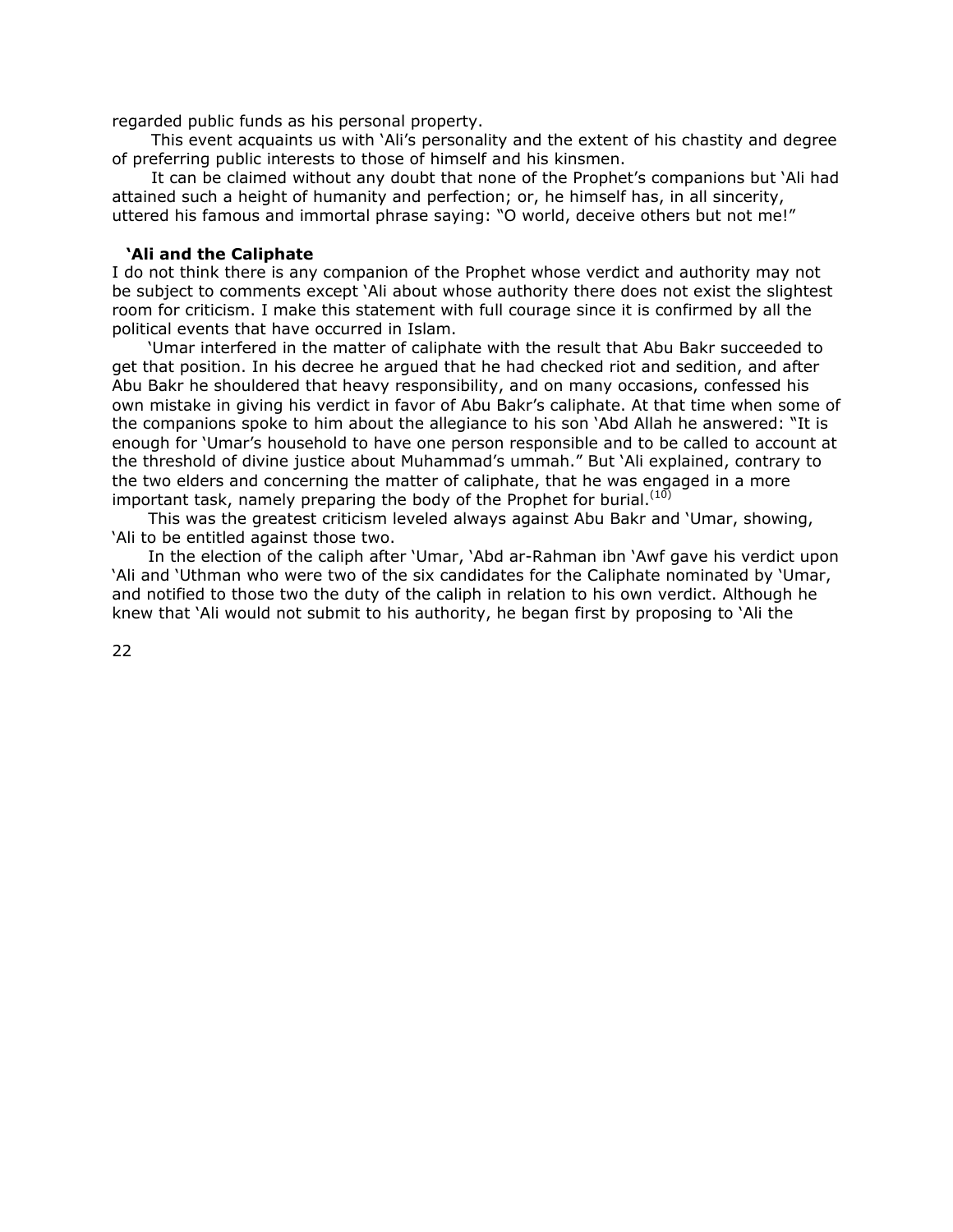acceptance of the terms of caliphate.

'Ali accepted that duty to the extent of his power and ability, and assurance of his conscience before God and His prophet. But 'Uthman in order not to let the chance of caliphate escape him, accepted unconditionally all those I conditions, irrespective of his power and ability.

In accepting the terms of the son of 'Awf, 'Ali was more eager to win the consent of God and His prophet, and Muslims' interests than to gain the position of caliph and command, whereas 'Uthman cherished that position rather than anything else. God knows whether, at the outset, 'Uthman possessed perfect discernment of the task faced by him, or whether he realized it, later on, since this is an internal matter about which we cannot issue a verdict and we can only judge by appearance.

#### **Historical verdicts of 'A'ishah**

At first 'A'ishah agreed to 'Uthman's caliphate and confirmed it. Then she turned against him and gave an opposite verdict. For that reason, her authority is not reliable. But 'Ali, despite establishing the reasons for his rivalry with 'Uthman on the issue of caliphate, did not, unlike 'A'ishah, rise in conflict with Uthman.

After 'Uthman was killed, 'Ali refused to accept allegiance of Talhah and az-Zubayr except in the mosque and in the presence of all people, and when they forced him to accept caliphate, he rose in the mosque and said:" I was weary of becoming your caliph, but you favored only my command. Remember that I shall take no step except with your approval and advice. I hold the keys to your public funds, but I shall never take one drachma of it without your approval." Then he asked: "Do you agree to this?" The people shouted their agreement, and 'Ali said: "O God! Be their witness," and then he accepted the caliphate.

'Ali had made the right decision and thus he left no excuse for people, since it was they who forced him to accept that position and not because he himself desired it. Therefore, anyone who shirked his duty and opposed 'Ali, would be a traitor and guilty, and he who remained loyal would be a true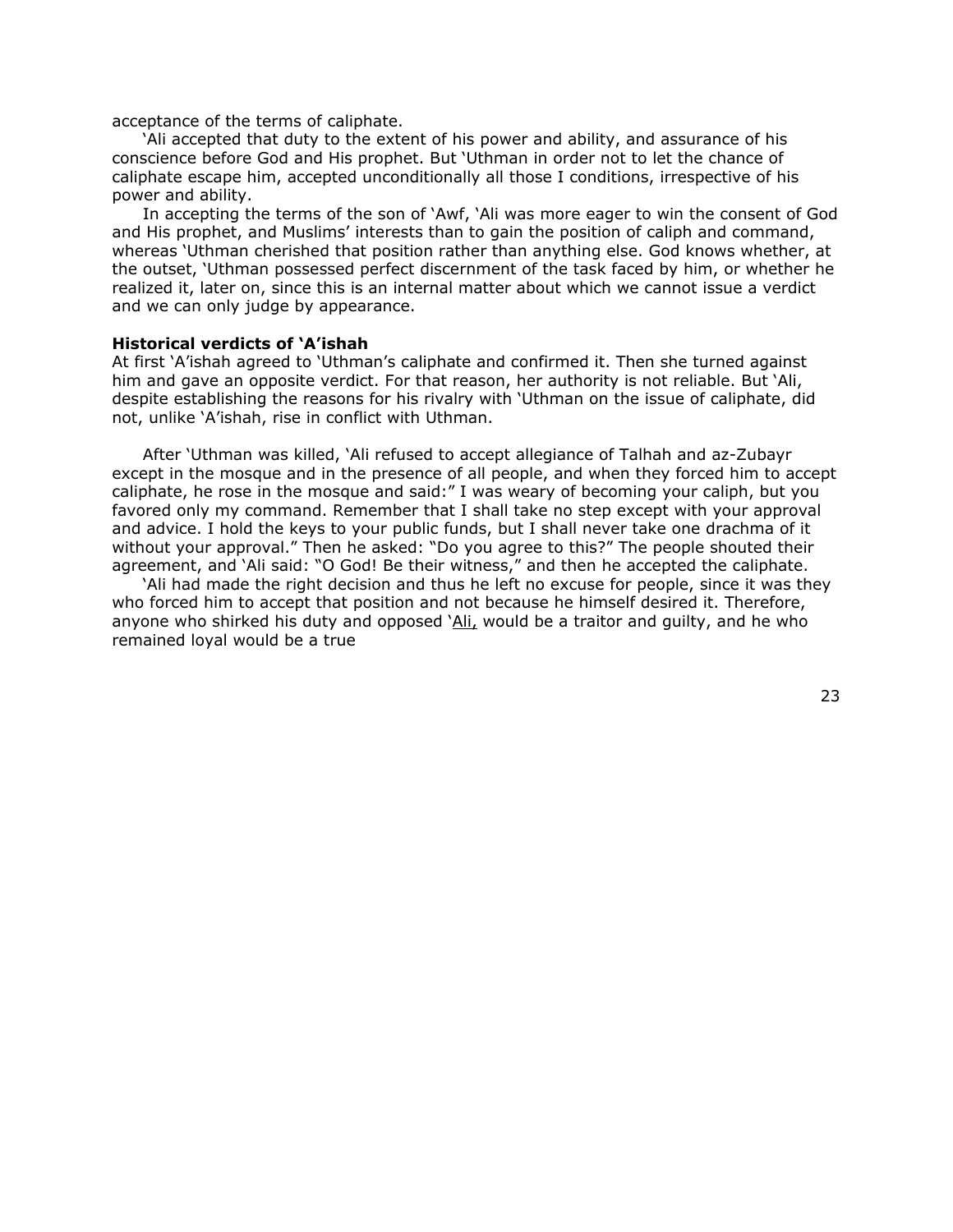believer.

'A'ishah resorted to a verdict once again, namely when she rose to oppose the murderers of 'Uthman and avenge his murder, and formally collaborated with Talhah and az-Zubayr who had broken their pact with 'Ali and trampled upon their allegiance with him. This motivated action showed that it was not free from spite and grudge so that the people accused her of having risen, not to avenge 'Uthman's blood, but intending to cause division and dispersion among the Muslims and scattering people from around 'Ali. Had there been anyone else in 'Ali's place, she would not have resorted to such an action.

# **Umm Salamah's historical letter to 'A'ishah**

 'A'ishah's action in fighting 'Ali was the second split that occurred in the foundation of Islam after 'Umar's move with regard to caliphate. This statement is not a personal opinion expressed for a particular motive. They are undeniable acts about which just leaders of nations and well-known impartial historians are unanimous.

 The action of 'A'ishah has been despised by supporters of justice and truth since the time of the Prophet's companions. A witness to this claim is Umm Salamah, another consort of the Prophet. She wrote a Letter of counsel to 'A'ishah, asking her to abstain from this action, and warned her against the Creation of division and dispersion among the Muslims. The letter goes Like this:

"From Umm Salamah, wife of the Prophet of God, to 'A'ishah, Umm al-Mu'minin.

 I praise Unique God and confess His uniqueness. But now, you have, with your action, torn the veil of respect between the Prophet of God (p.b.u.h.) and his nation, and desecrated it. The Qur'an has gathered 'up your skirt; so do not obstinately drag it along. Your rank and position are secure; so do not lose them in a futile manner. Fear Unique God Who is the guardian of this ummah!

 If the Prophet of God had considered it worthy of women to fight, he would certainly have issued a command in this connection. Do you not know that he has forbidden you from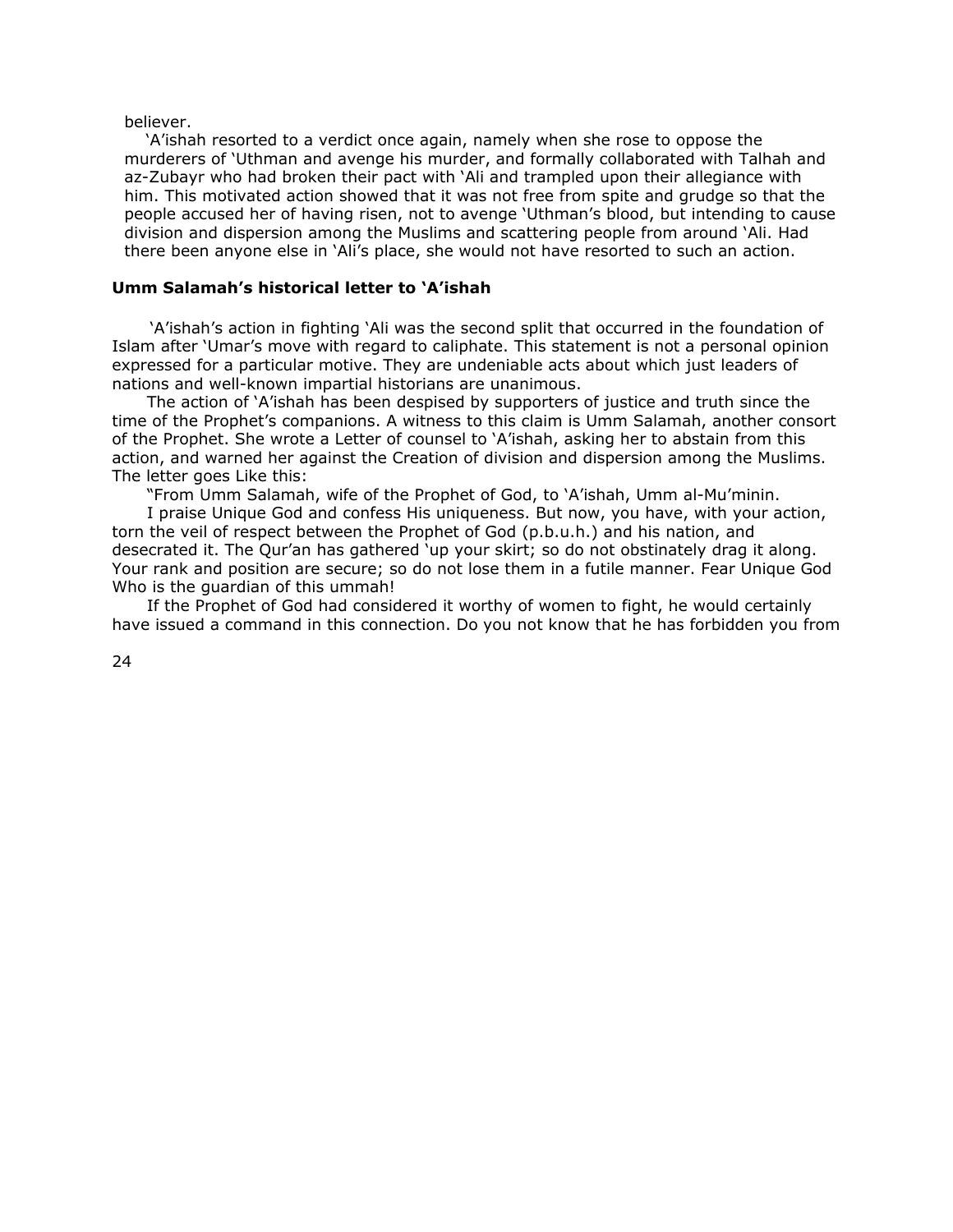challenging others. For, if any deviation takes place in the pillar of religion, it will never be corrected by the force of women, and not repaired by them. The holy war of women is to observe self-control, chastity and contentment.

If the exalted Prophet sees you driving your camel in the desert form one watering place to another, what will you say to him? You are bound to hasten towards him sooner or later. I dare say that if they tell me: 'O Umm Salamah, enter heaven', I would feel ashamed in meeting the Prophet while I have shown disrespect to him.

Therefore, veil yourself and remain peacefully in your house. You will be doing the greatest service to this nation if you do nothing for them. I know also that if I were to inform you of a remark I have from the holy Prophet, you will writhe like one bitten by a snake! That is all."

This letter is another evidence that 'A'ishah had erred in her judgment, and confirms this point that the reason for her uprising had not really been others' interest in society and solidarity of the Muslims. Moreover, none of the consorts of the Prophet assisted her in this uprising.

# **The author's goal in this book**

Mr. 'Askari, may God reward him for his truthfulness, has never intended, in his precise scientific discussion, to rouse people against 'A'ishah despite her errors in issuing a verdict in her uprising. During his discussion, he has tried to correct the ideas on historical events in the minds of most people who have not been able to understand the Prophet's companions, and have failed to distinguish right and wrong from their utterances, and have consequently been deprived of understanding proper history and its basis and also Islamic canon laws. By his efforts in this regard he has also sought that people understand the Prophet's traditions without being affected by feelings and minor interests and prejudice towards the narrators of tradition, but with the use of their knowledge.

The reason is that if the people understand the whole or a part of the Prophet's traditions they will easily become aware of the secret behind differences between Islamic sects and jurisprudentially creeds, and will realize to what extent these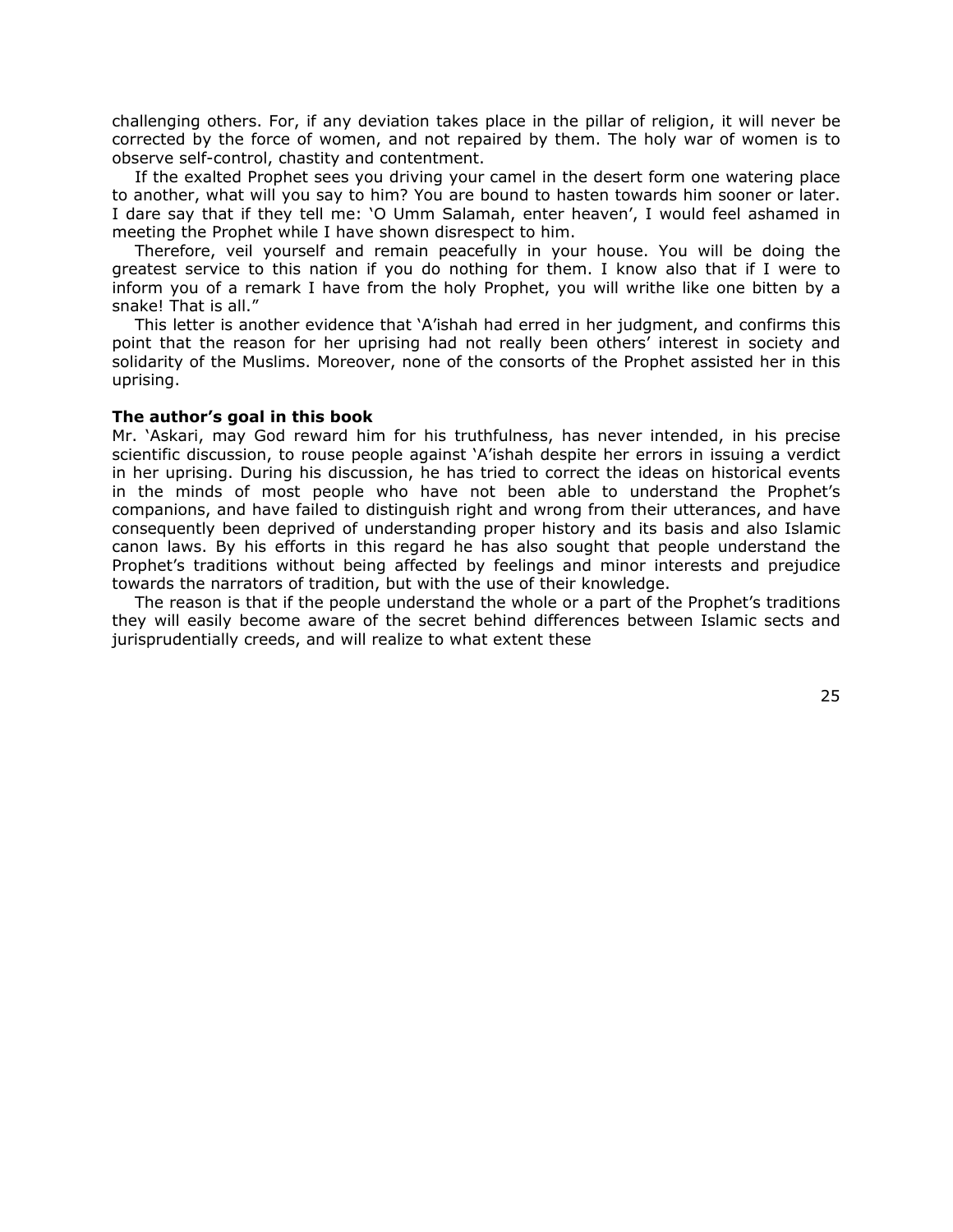differences are artificial and a product of those rulers who, because of particular motives, preferred one party over another, and fabricated any tradition that they desired in order to reinforce the foundation of their rule and strengthen their own group. Or they may have compelled some companions of the Prophet to alter or misinterpret some of those traditions. It was preferable for them to depict a companion as liar and deduce something from his statement that would serve their own interest and thus strengthen their rule.

Before ending my scientific discussion which has been undertaken to please God, I wish to advise Mr. 'Askari to make use of his scientific subject of this discussion for a higher purpose, namely bringing various Islamic sects closer and lay a firmer foundation as desired by learned and enlightened people, in order to bring about unity and solidarity among the Muslims. It is quite possible that he, while deeply involved with research, may follow this suggestion in practice since there does not exist an inherent basic difference between a moderate Shi'ah and an intelligent Sunni, and there is no doubt that each of these two sects, so long as they pursue a single goal and are sincere in their purpose, will make utmost efforts to remove defects and refine one another.

> *Dr. Hamid Hafni Dawud Cairo, College of Languages 23 March 1962*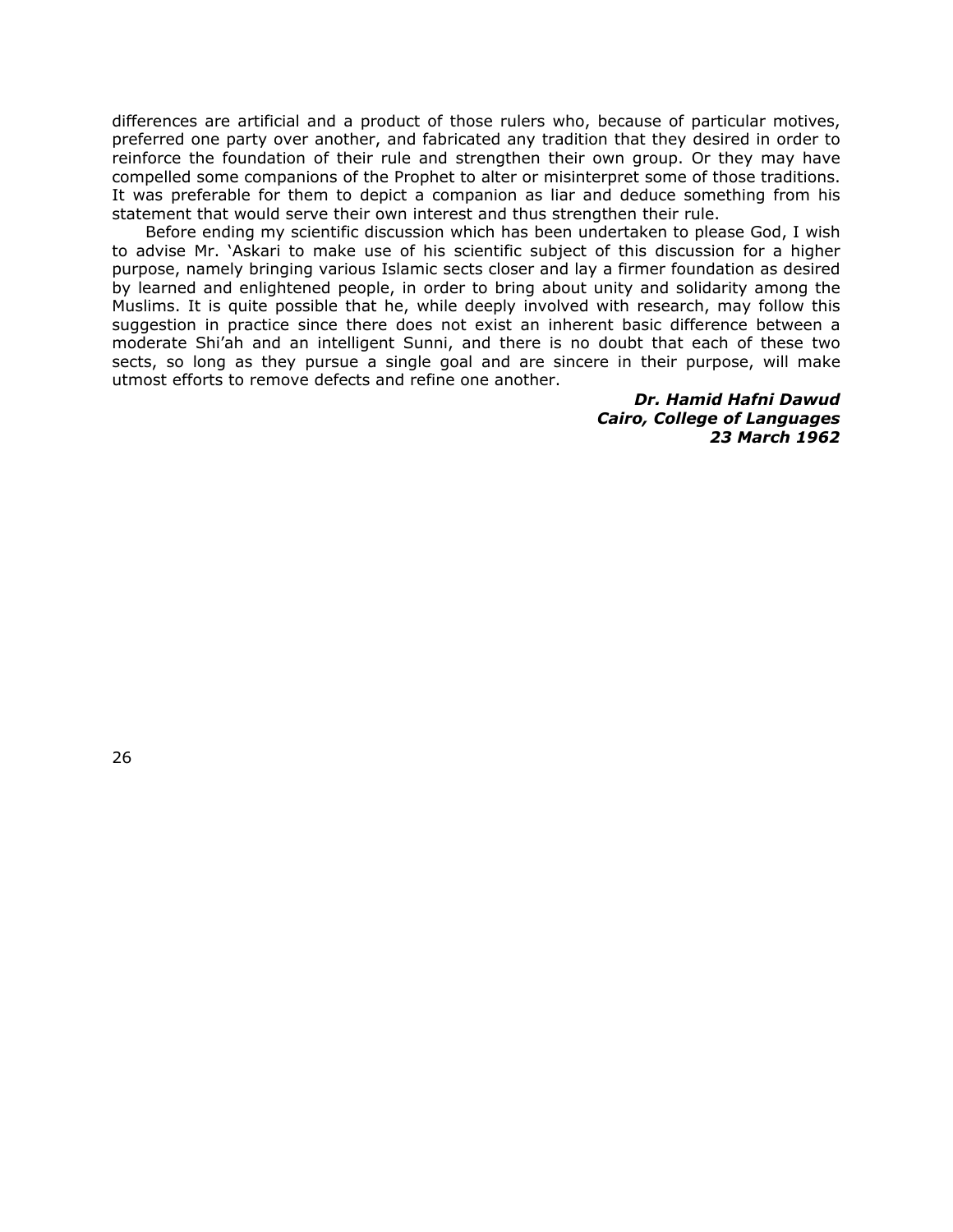## **Authors preface**

# **The motive for writing this book**

*"And if Allah pleases He would certainly make you a single nation." The Qur'an, chapter an-Nahl, Verse 93* 

Many researchers in noble traditions of the Prophet of Islam have, since long ago, realized that there exist wide differences between some of these traditions themselves, and also between them and the verses of the divine Book. The result was that some of the past scholars decided to account for and interpret these differences in order to remove objections to the Prophet and his traditions, and they wrote books entitled: "Ta'wil mukhtalif al-hadith"  $(11)$ ,"Bayan mushkil al-hadith<sup>"(12)</sup> "Bayn mushkilat al-athar<sup>"(13)</sup> etc., which roused the hostility of such critics as atheists and Christian- missionaries, and a group of orientalists so that by reliance on the contradictions and differences of these traditions, they could reproach the Prophet of Islam and deride and criticize his religion. But both groups were ignorant of the fact that the great collection of traditions, especially those which contradict each other, have not been written in the same style to make them confident that all of them have come from and have been stated exactly by the Prophet so that these could be subjected to a single general survey. They are a collection of several different traditions, which have reached us from various narrators. A researcher must first classify them in connection with the type of narrators. For example, the traditions related to 'A'ishah Umm al-Mu'minin Anas<sup>(14)</sup> Abu Hurayrah<sup>(15)</sup> 'Abd Allah ibn 'Umar<sup>(16)</sup> must each be collected separately and compared in conjunction with the traditions of other narrators who have quoted from the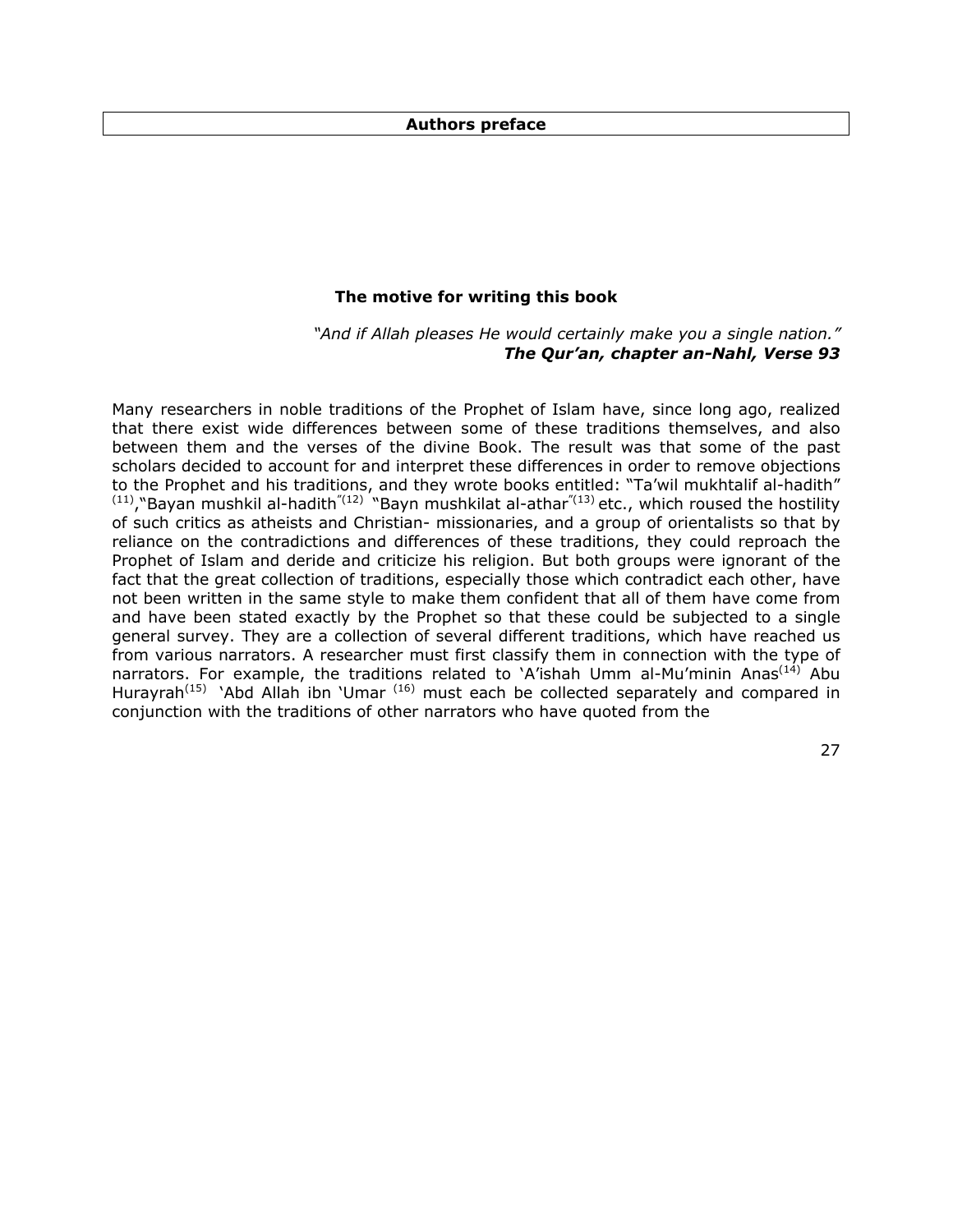Prophet (with due attention to the life story, views and ideas of each of them) in order to discover truth.

I realized this matter when I was investigating the historical events of early Islam through traditions. I was particularly attracted by the traditions quoted from 'Aishah Umm alMu'minin and I was convinced that the history of Islam from the beginning of the Prophet's ordainment until the allegiance with Yazid ibn Mu'awiyah will not be understood properly unless Umm al-Mu'minin's traditions which are one of the most important source of the history of early Islam, are studied and evaluated impartially, and solely for the sake of finding the truth.

I believe also that understanding some verses of the heavenly Book as well as Islamic jurisprudence for whose explanation reference is made to the Ahadith of Umm al-Mu'ninin depends on a previous study of these traditions.

As I intended to discuss and organize the history of the critical Islamic period, I was obliged to give priority to the evaluation of these traditions before dealing with other topics. A discussion of such matters especially concerning the leaders of early Islam involves certain difficulties, which are not very easy for a Muslim scholar to remove.

## **Let us investigate impartially**

The first difficulty for an oriental Muslim writer is to deal with views with which he has been accustomed and brought up, and which have influenced his life and mentality and taken deep roots in all aspects of his existence, as well as the beliefs possessed by his society.

He regards the personalities of early Islam to be superior to other human beings, and considers their time and the people of their time more holy, and his belief about them and their time is different from that about others and their time.

If such a writer is unable to remove this difficulty in his discussion and research, his subject will become just the defense of his beliefs instead of seeking truth.

As I realized this fact, I decided especially in this connection, not to give attention to my feelings concerning the respect I felt for 'A'ishah Umm al-Mu'minin as a consort of the Prophet,

28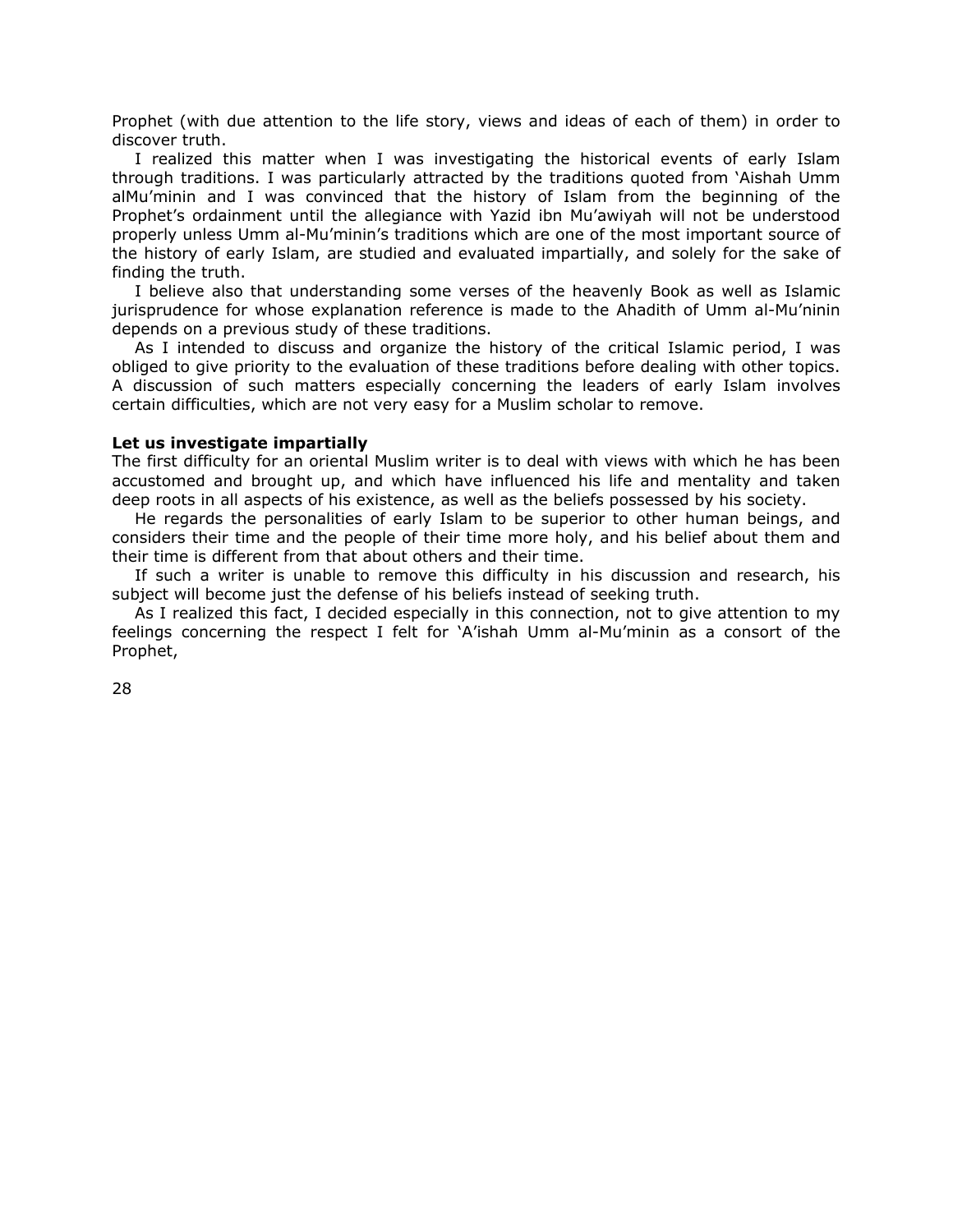observe no discrimination between revered Islamic personalities and others who happened to enter the discussion, and attribute to them various feelings and motives that all people have, so that after analyzing the events which have occurred during the life of Umm al-Mu'minin I would be able to discuss and survey her words and traditions for the discovery of truth alone.

Although I do not claim complete success in this determination, I have used my utmost endeavor for this purpose, and I leave it to others to judge. But I take God as my witness in saying that only the hope of assisting the scholars to investigate the true story of early Islam and the Quranic injunctions has been my motive in the study and survey of this subject.

# **Islam or faith and belief**

Secondly, if he succeeds in removing the above difficulty in his investigation, there figures another problem, namely the effect of the publication of such topics on coordination and unity among the Muslims. Now this question arises that since with the efforts of the strivers and reformers of Islam, the hopes and expectations of various groups of Muslims have, to some extent, been fulfilled and they are brought close to each other and the means of their brotherhood and solidarity have been provided, will it be proper to describe in detail the past events and publish matters which not only produce violent refutation and criticism but also rouse dormant feelings and produce aversion and hatred?

But opposed to this question, the following matter must be brought up which cannot be easily disregarded. If on the excuse of the futility of benevolent reformers' effort, such a discussion and investigation would not be acceptable, in that case, no one will engage in scientific research, and this would be an unpardonable injustice to knowledge, consequently, the facts of Islam would, as in former centuries, remain hidden behind the veil of mental rigidity and futile fanaticism, and as a result the discord and differences among various Islamic sects would manifest themselves more intensely. This is certainly not something to be approved by reformers and those who are interested in Islamic solidarity.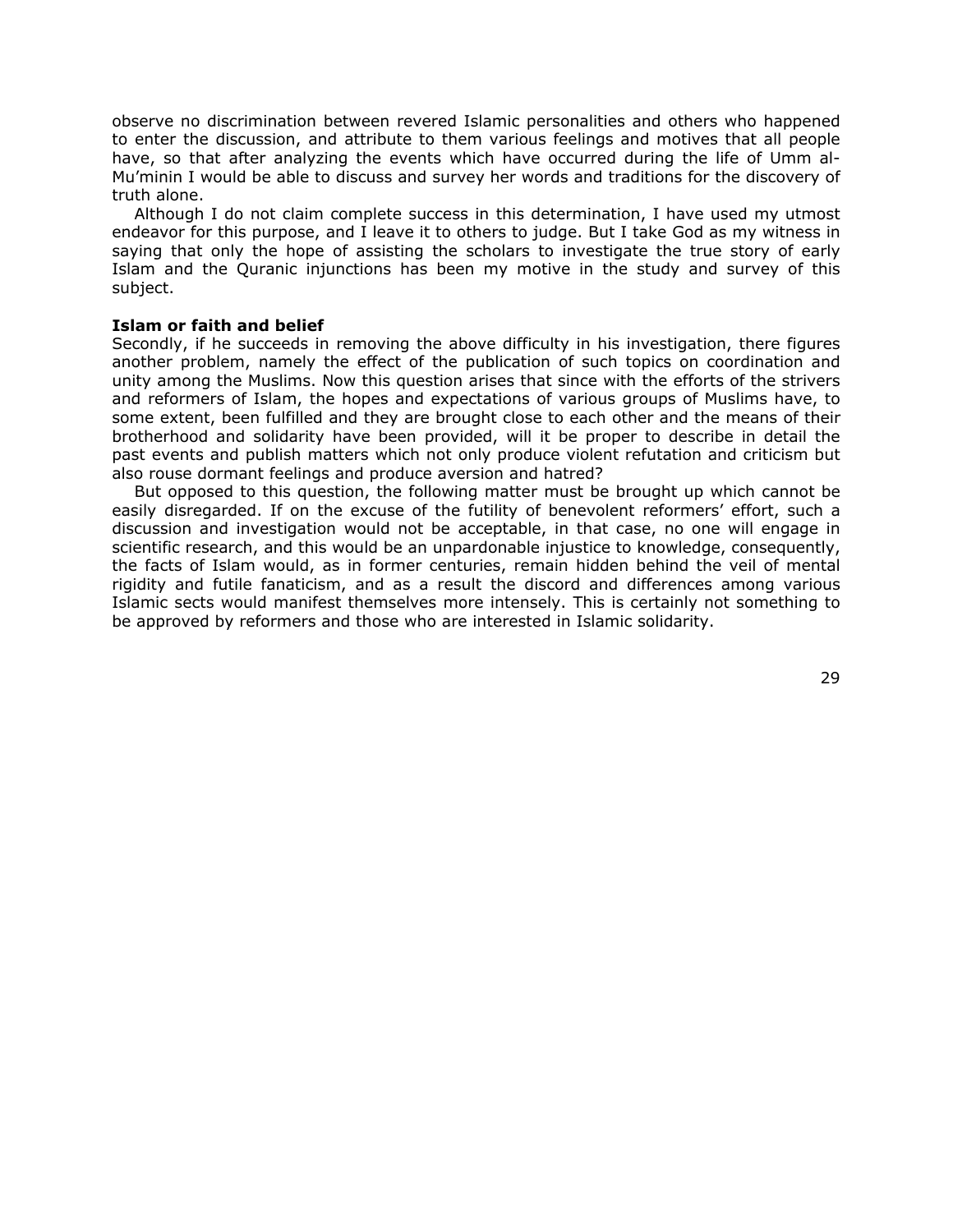Consequently, while we sincerely desire the success of our Muslim brethren in laying aside all differences and uprooting dispersion, in response to the call of the benevolent reformers of Islam, we feel a particular respect for learning and knowledge and regard them as belonging to a different category; for, those who have endeavored constantly to lay the foundations of Muslim unity and solidarity, proclaim that solidarity under the sacred banner of Islam, while Islam, in itself, has no international political motivation. But it is a faith and belief in a set of realities born only out of a perfectly scientific criticism, discussion and research, and in concealing those facts under such excuses and pretexts, no single and firm faith, or belief would be produced, and the proper and direct course of Islam would not be distinguished from the pitfall of perdition and aberration.

I beg God Almighty to grant us success in following the right path, for,it is He who guides all to the right path.

#### **Deep Islamic solidarity**

The third difficulty that arises is the outcry that is the main stimulant of that faith and rises from the heart. It is a faith in the fact that only Islam should govern the Muslim society and serve as the foundation of our social solidarity. Therefore, it is incumbent upon us to make constant efforts for reviving Islamic life and give it a solid foundation.

O strivers in the way of truth, may God grant you success! Do you not invite all the Muslims to return to Islam, and submit to its principles and enforce its laws? What is the way of understanding Islamic principles and injunctions? Is it other than a survey and research, from the beginning of its history, and discovery of the true traditions of the great Prophet as well as a study of the life and ideas of their narrators, so that by this means, we may comprehend the cause of descent of the Quranic verses and thereby understand the Islamic injunctions which we should obey and call on others to act upon?

As we are bound to act upon the injunctions of Islam, wemust first obtain a knowledge about them, since action is not possible without knowledge.

It can be stated with complete confidence that the effort for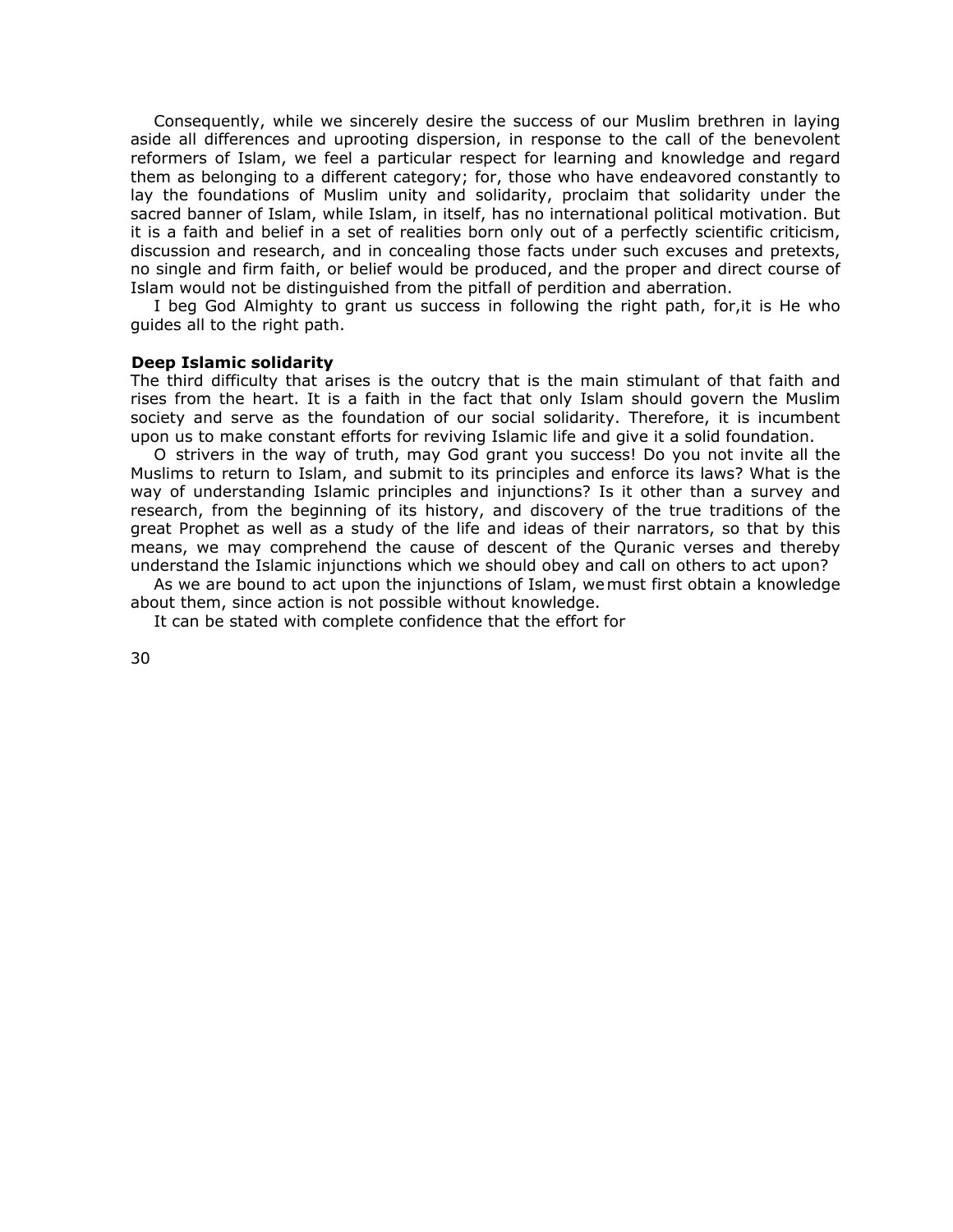Islamic solidarity, and steadfastness in bringing back Islam to the Muslim society, are not incompatible with the discussion and investigation of the history of Islam and a careful survey of the traditions of its Prophet. On the contrary, it serves as its basis and both subjects serve as complements to one another, for, bringing Islam back to the Muslim society would not be possible without creating harmony among the Muslims, and understanding the meaning of the Quranic verses and the Prophet's utterances as well as history of Islam.

Similarly, so long as there exists no faith in the necessity of bringing Islam back to the Muslim society, no friendship and proper brotherhood will be established among the Muslims, since if this were not so, what would be the basis of harmony among the Muslims? What would give them unity and the common direction? Moreover, creation of brotherhood is not possible except through making the Muslims understand each other's views, and take to proper criticism in order to discover and follow the truth. In that case, these words of God in the Qur'an would be applicable to them:

*"Give good news to those who listen to the word, then follow the best of it; those are they whom Allah has guided and those it is who are the men of understanding."* (17)

This is our call and we beg God to enable us and all our Muslim brethren to follow these noble words. The difficulties mentioned above have been peculiar to the Muslims.

## **Worship of ancestors**

In the history of Islam, like the history of other nations and religions of the world, in addition to what we have already mentioned, there have always been three other great obstacles which have acted as barriers to many seekers of truth and historians, checking them from following truth and knowledge.

The first and the foremost difficulty have been the habit of excessive respect for and even worship of ancestors. Since history was written, man has always been accustomed to show unnecessary and undue reverence to those who have gone by. This led to idolatry, and thus Nasr, Yaghuth Wadd, Ya'uq and Suwa',  $(18)$  who were good and virtuous men were respected greatly by their contemporaries, but after their death, this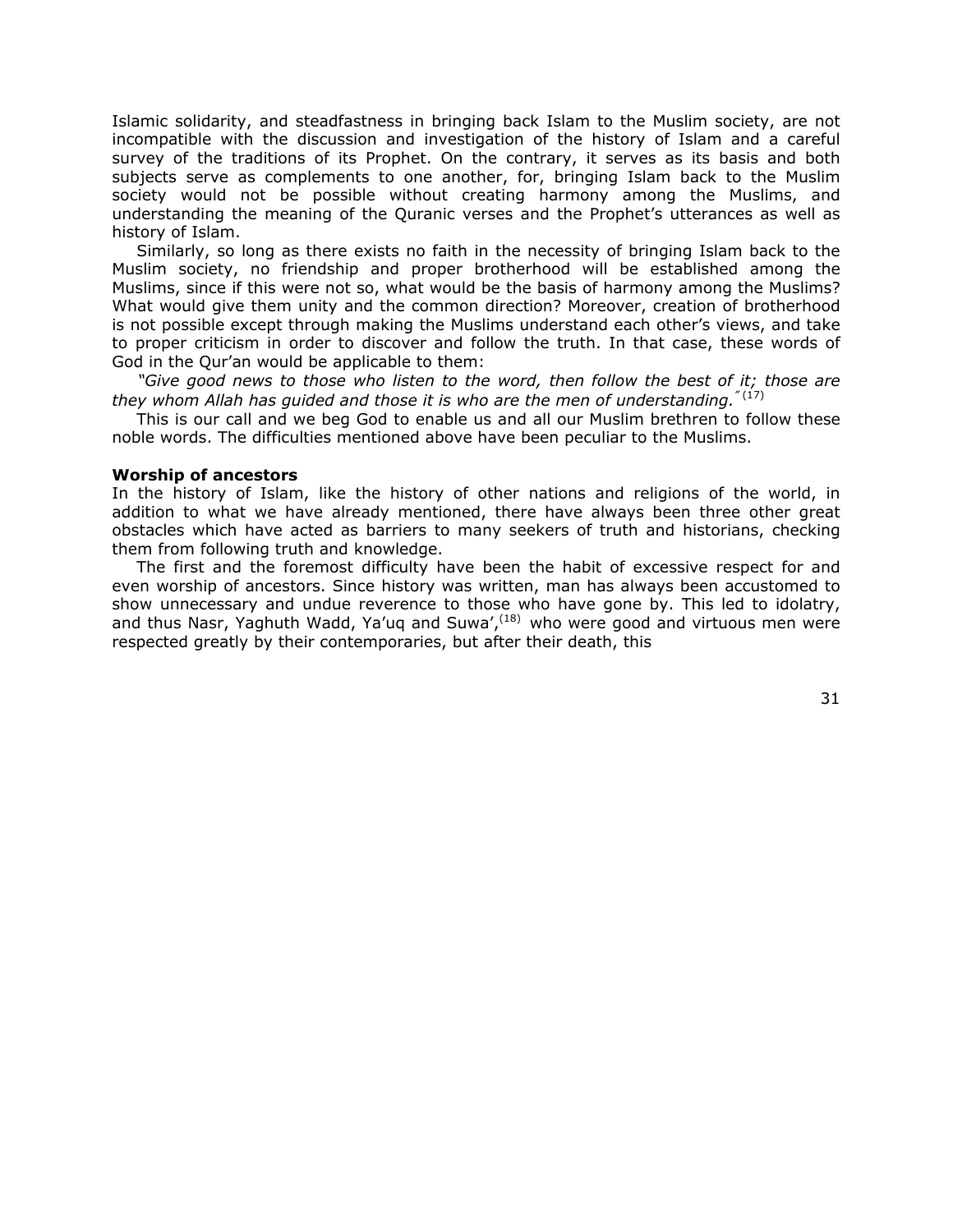respect took the form of worship.

Surprisingly, we see our good people of the past who, in various periods of their lives, go so far in their rejection and criticism that they issue verdicts of death for each other and consider legitimate shedding the blood of their rivals and followers. But after the passage of long years, the present generation has gone to this in its reverence and respect for them that they do not even allow any survey and investigation of their words and deeds to themselves and to others, thus preventing discovery of truth altogether.

# **Blind prejudice**

The second barrier is improper, indecent and, at the same time, comic prejudice, which serves as a barrier keeping man, confined within the wall of darkness and ignorance. This is an altar of sacrifice where we have witnessed many victims throughout human history in every country and every period.

Religious fanaticism twice turned the city of Rayy into ruins at the beginning of the seventh century AH.<sup>(19)</sup> The Hanafites and Shafi'ites rose first against the Shi'ites and cruelly massacred them. Then the Shafi'ites attacked the Hanafi sect and shed their blood, with the result that houses were demolished and the city was destroyed. This is an example of the altar of sacrifice due to fanaticism. We can easily find thousands of victims in history as a result of ugly, ill-omened, touching and funny prejudice.

# **Demagogues**

The third obstacle is the most hateful of them, namely the influence exerted by those in power in various periods of history. It was they who by using bayonets and their position did whatever they desired, and forcefully and by means of demagogy and affectation blocked the way of discussion and investigation, and since the year 655 formally barred the nation's jurisprudence from practicing jurisprudence. (20)

I do not know whether now that after eight centuries preliminary steps have been taken to prove the way of practicing jurisprudence, and some progress has been made in this respect, the time has not come to permit the Muslims to

**32**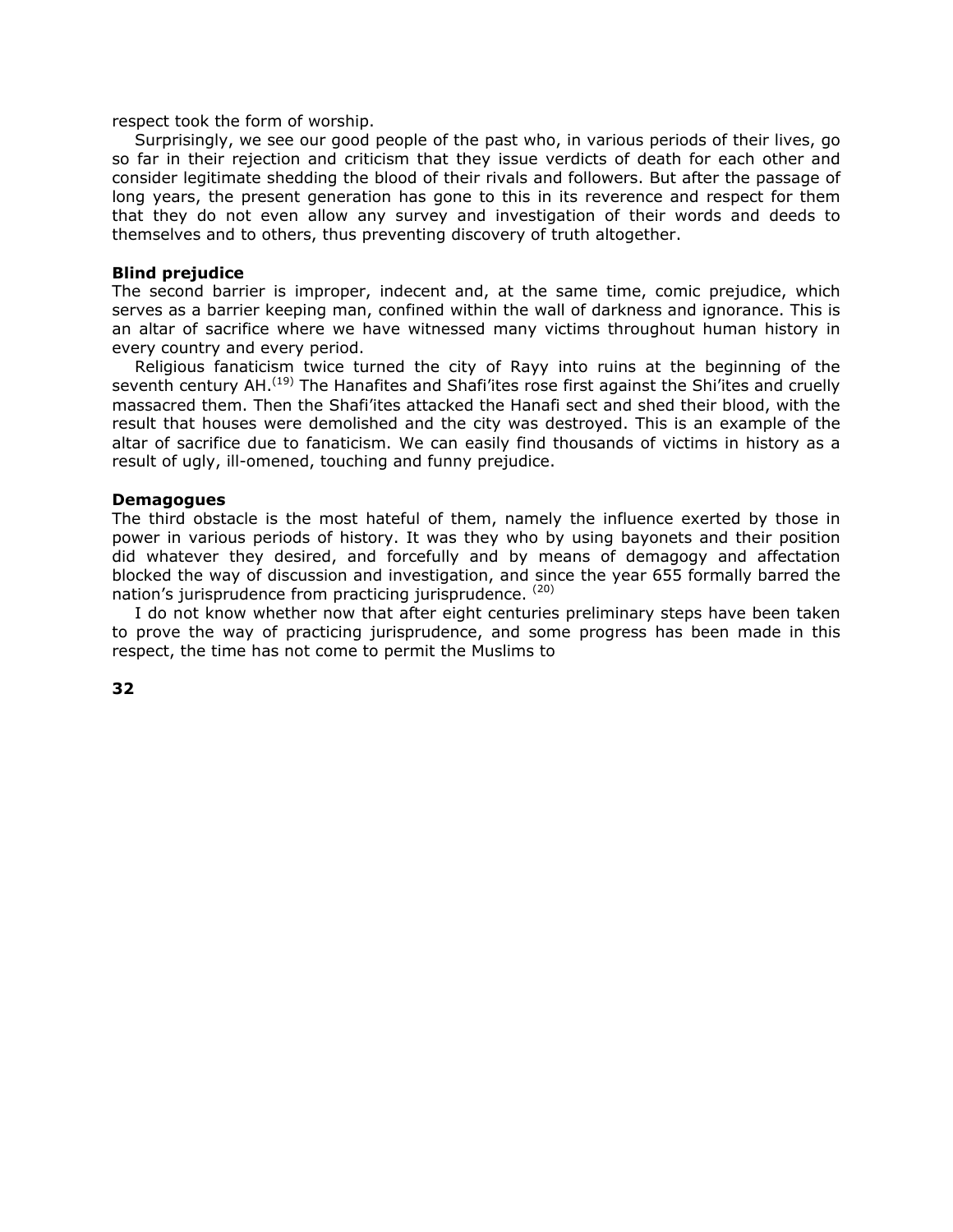resort to discussion and investigation, too, or whether they would do nothing but imitate their predecessors.

No! the situation would not continue to remain so, since owing to the constant efforts of reformers, the light of knowledge has made truth evident to an undeniable extent, and the time will arrive very soon when people will laugh at our suffering for not being allowed any discussion and investigation, in the same way that we are now laughing at the indecent obstinacy and fanaticism of the people of Rayy in that period.

Beside these obstacles, on hearing the praise of someone we have got into the habit of closing our ears to a criticism of him, or when we resort to fault-finding and criticism, we cannot afford to hear a praise of him.

But I will introduce 'A'ishah Umm al-Mu'minin on the basis of what I have found in traditions and history, whether this introduction takes the form of criticism or praise. If someone is not content with this description and cannot bear the difficulties already mentioned (which are mutually felt by both the writer and reader), then he can hand over the book to another person who is able to remove those obstacles out of this way.

Indeed, anyone who wishes to recognize Umm al-Mu'minin through history and traditions and analyze her personality so far as it is possible through the study of traditions, the following pages which describe various periods of this lady of early Islam are at his disposal. It is worthier to follow truth. May the right spirit be blessed!

> *Sayyid Murtada 'Askari Baghdad, College of Theology*